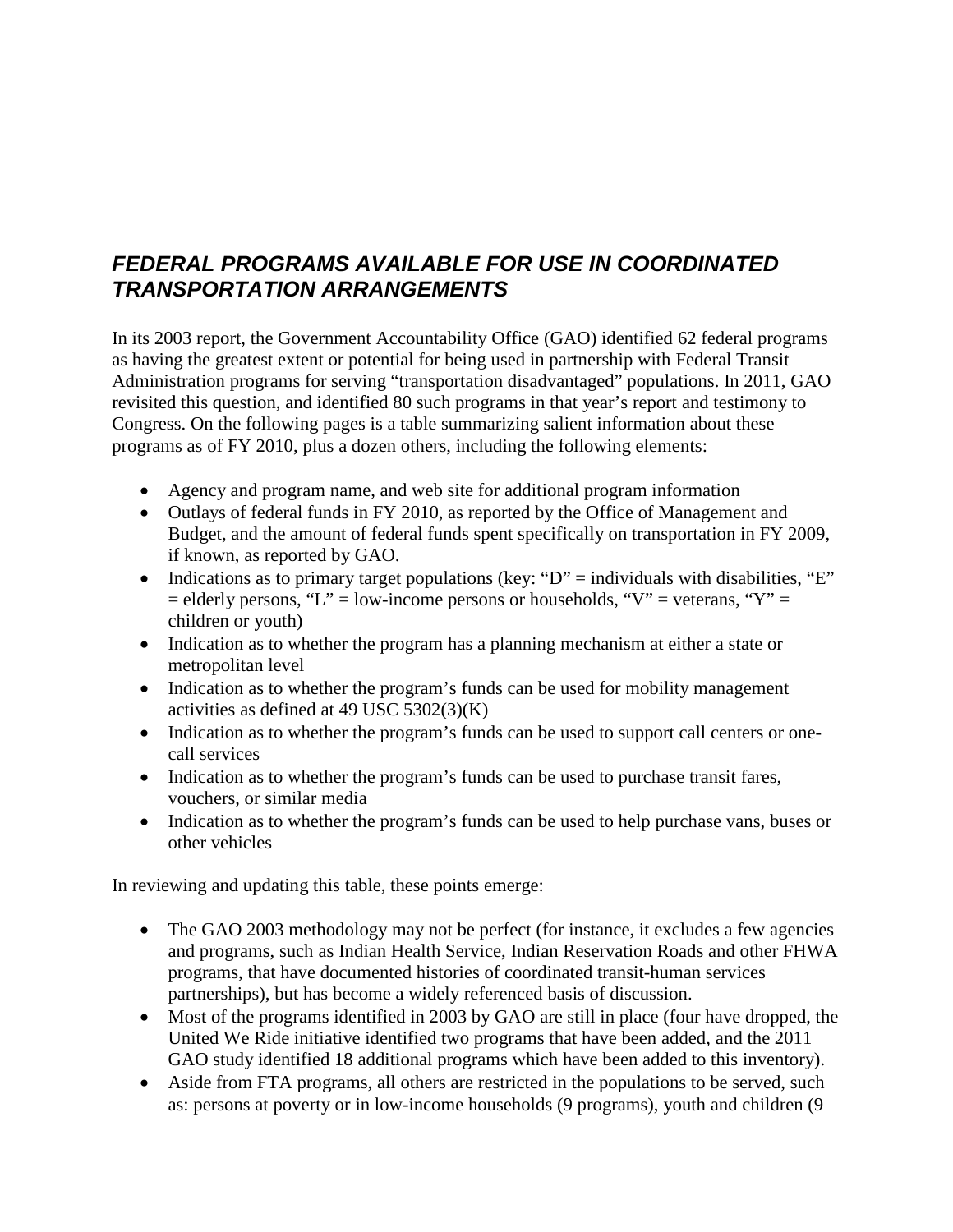programs), clientele of specific public health programs (7 programs), persons with disabilities (6 programs), veterans (4 programs), elderly individuals (3 programs), Native Americans (3 programs), and adult job-seekers (3 programs).

- Most of these programs are administered by states, with varying degrees of decisionmaking at local level. Some programs have planning structures that could, in theory, mesh with DOT statewide transportation planning (18 programs, not including DOT programs), and only 3 non-DOT programs have planning structures that could theoretically mesh with DOT metropolitan planning processes and DOT coordinated human services transportation plans.
- Mobility management activities are at least theoretically allowable under 40 of these programs.
- The establishment and provision of "one-call" coordinated service delivery is allowable under 34 of these programs.
- Transit passes, vouchers, or other forms of fare payment are allowed uses of 35 of these programs' federal funds.
- Vehicles or other transit-related capital assets can be purchased with 18 of these programs' federal funds.

| Agency & Program                                                                                                                                                                                                                                                                                                                                                                                                                                                                                                                                                                      | FY2010<br><b>Funding</b><br>$&$ trans-<br>portation<br>amount, if<br>known) | Pri-<br>mary<br>Target<br>Popu-<br>lation | Who are<br>the main<br>direct<br>recipi-<br>ents of<br>Federal<br>funds? | <b>Statewide</b><br>and/or<br>Metropol-<br>itan (or<br>equiv)<br>Planning? | $\mathsf{ls}$<br>Mobility<br>Manage-<br>ment<br>Eligible? | Can One-<br>Call<br><b>Services</b><br>be<br>Funded? | Can<br><b>Transit</b><br>Fares/<br><b>Vouchers</b><br>be Purch-<br>ased? | Can<br><b>Vehicles</b><br>be<br>Purch-<br>ased? |  |
|---------------------------------------------------------------------------------------------------------------------------------------------------------------------------------------------------------------------------------------------------------------------------------------------------------------------------------------------------------------------------------------------------------------------------------------------------------------------------------------------------------------------------------------------------------------------------------------|-----------------------------------------------------------------------------|-------------------------------------------|--------------------------------------------------------------------------|----------------------------------------------------------------------------|-----------------------------------------------------------|------------------------------------------------------|--------------------------------------------------------------------------|-------------------------------------------------|--|
| <b>U.S. DEPARTMENT OF AGRICULTURE</b>                                                                                                                                                                                                                                                                                                                                                                                                                                                                                                                                                 |                                                                             |                                           |                                                                          |                                                                            |                                                           |                                                      |                                                                          |                                                 |  |
| <b>Food and Nutrition Service</b>                                                                                                                                                                                                                                                                                                                                                                                                                                                                                                                                                     |                                                                             |                                           |                                                                          |                                                                            |                                                           |                                                      |                                                                          |                                                 |  |
| <b>SNAP Employment and Training Program</b><br>(formerly Food Stamp Employment and<br>Training Program)<br>http://www.fns.usda.gov/snap/rules/Memo/Sup<br>port/employment-training.htm<br>State nutrition agencies may receive grants<br>from USDA to provide employment and training<br>services for participants in their Supplemental<br>Nutrition Assistance Program (formerly known<br>as "Food Stamps"). Transportation services<br>connected with participants' job search, job<br>training and job retention can be eligible uses<br>of these funds, at a state's discretion. | \$344m                                                                      | L                                         | <b>States</b>                                                            | N                                                                          | N                                                         | N                                                    | N                                                                        | N                                               |  |
| <b>Hunger-Free Communities</b><br>http://www.fns.usda.gov/outreach/grants/hfc gr<br>ants.htm<br>The Hunger-Free Communities grants are a<br>one-time opportunity for funds aimed at helping<br>communities increase food access by<br>promoting coordination and partnerships<br>between public, private and non-profit partners.<br><b>USDA Rural Development</b>                                                                                                                                                                                                                    | \$5m                                                                        | L                                         | Local<br>entities                                                        | N                                                                          | N                                                         | Y                                                    | Υ                                                                        | Υ                                               |  |
| <b>Community Facilities Loans and Grants</b><br>http://www.rurdev.usda.gov/HCF CF.html<br>Community Facilities Programs provide loans<br>and grants and loan guarantees for water and<br>environmental projects, as well as community                                                                                                                                                                                                                                                                                                                                                 | \$490m<br>(in<br>lending<br>authority)                                      | Other                                     | Local<br>entities                                                        | N                                                                          | N                                                         | N                                                    | N                                                                        | Υ                                               |  |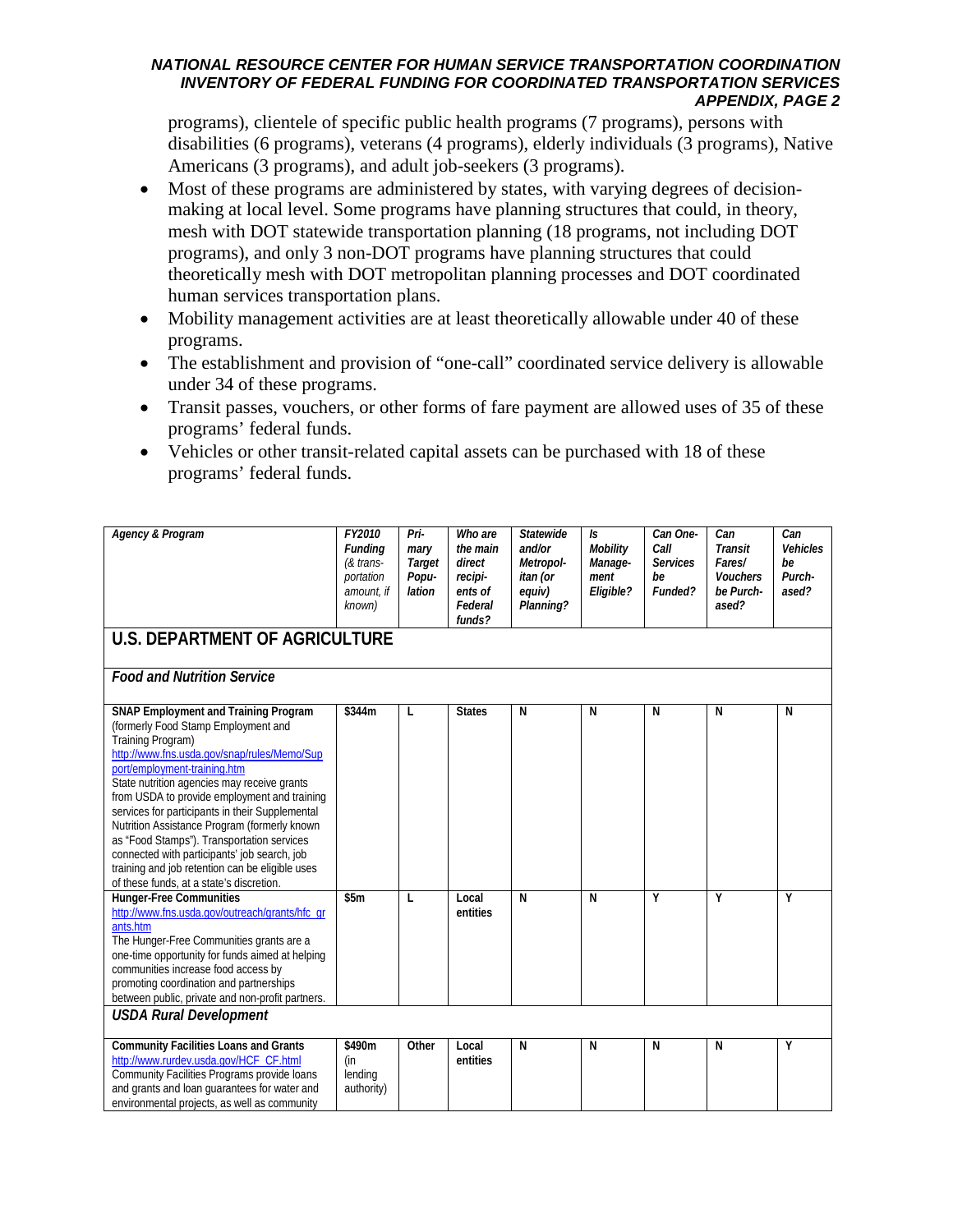|                                                                                                                                                                                                                                                                                                                                                                                                                                                                                                                                                                                                                                                                                                                                                                                                                                                                                                                                               |                                                                     |                                           |                                                                          |                                                                            |                                                |                                                      |                                                            | .                                        |
|-----------------------------------------------------------------------------------------------------------------------------------------------------------------------------------------------------------------------------------------------------------------------------------------------------------------------------------------------------------------------------------------------------------------------------------------------------------------------------------------------------------------------------------------------------------------------------------------------------------------------------------------------------------------------------------------------------------------------------------------------------------------------------------------------------------------------------------------------------------------------------------------------------------------------------------------------|---------------------------------------------------------------------|-------------------------------------------|--------------------------------------------------------------------------|----------------------------------------------------------------------------|------------------------------------------------|------------------------------------------------------|------------------------------------------------------------|------------------------------------------|
| <b>Agency &amp; Program</b>                                                                                                                                                                                                                                                                                                                                                                                                                                                                                                                                                                                                                                                                                                                                                                                                                                                                                                                   | FY2010<br>Funding<br>(& trans-<br>portation<br>amount, if<br>known) | Pri-<br>mary<br>Target<br>Popu-<br>lation | Who are<br>the main<br>direct<br>recipi-<br>ents of<br>Federal<br>funds? | <b>Statewide</b><br>and/or<br>Metropol-<br>itan (or<br>equiv)<br>Planning? | Is<br>Mobility<br>Manage-<br>ment<br>Eligible? | Can One-<br>Call<br><b>Services</b><br>be<br>Funded? | Can<br>Transit<br>Fares/<br>Vouchers<br>be Purch-<br>ased? | Can<br>Vehicles<br>be<br>Purch-<br>ased? |
| facilities projects. Community facilities projects<br>develop essential community facilities for public<br>use in rural areas and may include hospitals,<br>fire protection, safety, as well as many other<br>community-based initiatives, including rural<br>transit facilities.                                                                                                                                                                                                                                                                                                                                                                                                                                                                                                                                                                                                                                                             |                                                                     |                                           |                                                                          |                                                                            |                                                |                                                      |                                                            |                                          |
| <b>DEPARTMENT OF EDUCATION</b>                                                                                                                                                                                                                                                                                                                                                                                                                                                                                                                                                                                                                                                                                                                                                                                                                                                                                                                |                                                                     |                                           |                                                                          |                                                                            |                                                |                                                      |                                                            |                                          |
| Office of Elementary and Secondary Education                                                                                                                                                                                                                                                                                                                                                                                                                                                                                                                                                                                                                                                                                                                                                                                                                                                                                                  |                                                                     |                                           |                                                                          |                                                                            |                                                |                                                      |                                                            |                                          |
| 21st Century Community Learning Centers<br>http://www2.ed.gov/programs/21stcclc/index.ht<br>ml<br>This program supports the creation of<br>community learning centers that provide<br>academic enrichment opportunities during non-<br>school hours for children, particularly students<br>who attend high-poverty and low-performing<br>schools. The program helps students meet<br>state and local student standards in core<br>academic subjects, such as reading and math;<br>offers students a broad array of enrichment<br>activities that can complement their regular<br>academic programs, including transportation<br>services related to these activities; and offers<br>literacy and other educational services to the<br>families of participating children.                                                                                                                                                                     | \$1.2 <sub>b</sub>                                                  | Υ                                         | <b>States</b>                                                            | N                                                                          | N                                              | N                                                    | N                                                          | N                                        |
| Office of Innovation and Improvement                                                                                                                                                                                                                                                                                                                                                                                                                                                                                                                                                                                                                                                                                                                                                                                                                                                                                                          |                                                                     |                                           |                                                                          |                                                                            |                                                |                                                      |                                                            |                                          |
| Voluntary Public School Choice<br>http://www2.ed.gov/programs/choice/index.html<br>This program supports efforts to establish or<br>expand intradistrict, interdistrict, and open<br>enrollment public school choice programs to<br>provide parents, particularly parents whose<br>children attend low-performing public schools,<br>with expanded education options. Programs<br>and projects assisted are required to use a<br>portion of the grant funds to provide the<br>students selected to participate in the program<br>with transportation services, or the cost of<br>transportation, to and from the public<br>elementary schools and secondary schools,<br>including charter schools, which the students<br>choose to attend under the program. The<br>nature of how funds may be spent on<br>transportation services will hinge, in large part,<br>on each state's unique requirements<br>concerning school bus transportation. | \$26m                                                               | Υ                                         | States,<br>local<br>entities                                             | N                                                                          | N                                              | N                                                    | Ν                                                          | N                                        |
| Office of Special Education and Rehabilitative Services                                                                                                                                                                                                                                                                                                                                                                                                                                                                                                                                                                                                                                                                                                                                                                                                                                                                                       |                                                                     |                                           |                                                                          |                                                                            |                                                |                                                      |                                                            |                                          |
| <b>Special Education State Grants</b><br>(Assistance for Education of All Children with<br>Disabilities)<br>Special Education Pre-School Grants<br>Special Education Grants for Infants and<br><b>Families</b><br>http://www2.ed.gov/about/offices/list/osers/osep<br>/programs.html<br>The Office of Special Education Programs<br>(OSEP) supports a comprehensive array of                                                                                                                                                                                                                                                                                                                                                                                                                                                                                                                                                                  | \$11.5b                                                             | Υ                                         | <b>States</b>                                                            | <b>State</b>                                                               | N                                              | N                                                    | N                                                          | Υ                                        |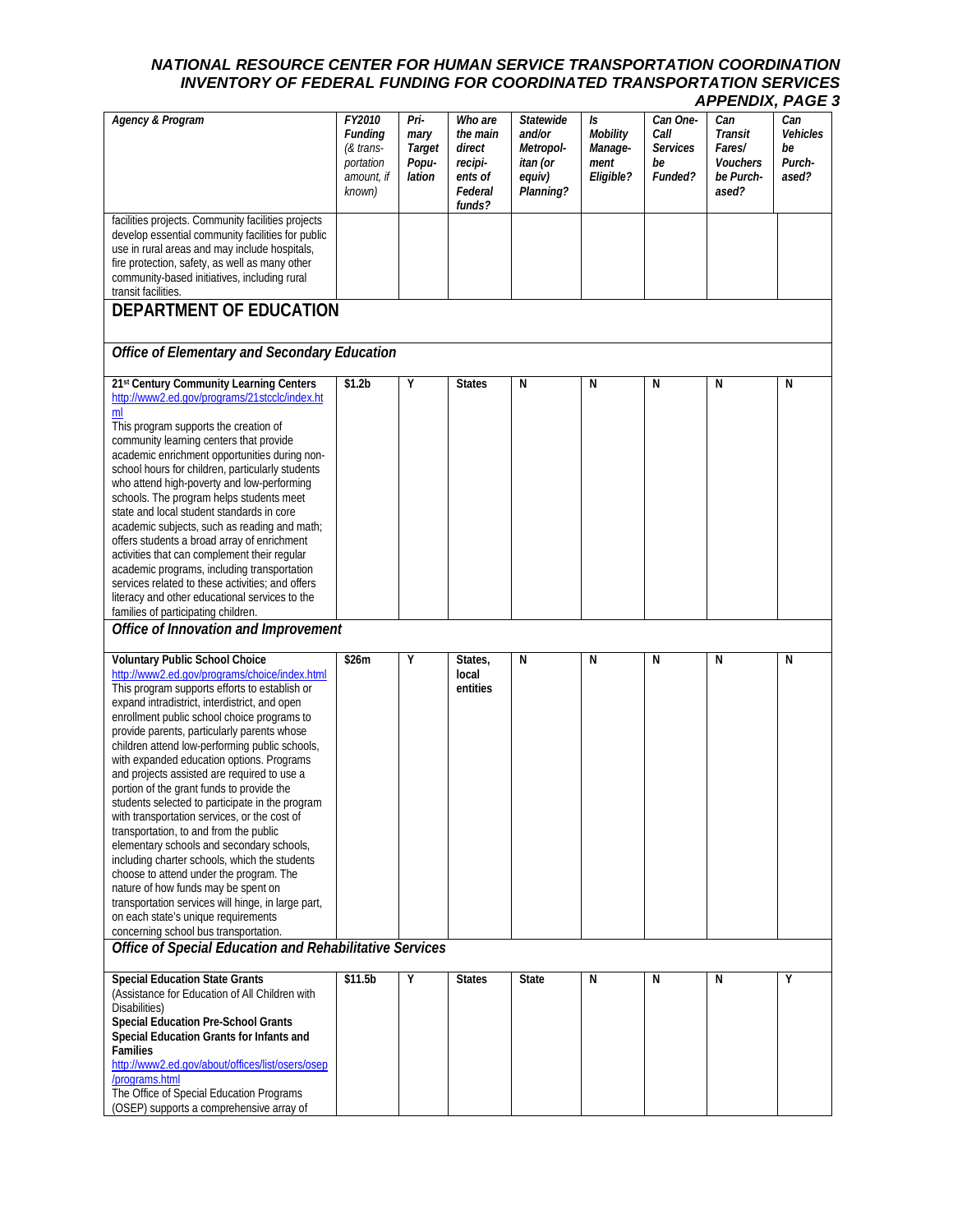| <b>Agency &amp; Program</b>                                                                                                                                                                                                                                                                                                                                                                                                                                                                                                                                                                                                                                                                                                                                                                                                                                                                                                                                    | FY2010<br><b>Funding</b><br>(& trans-<br>portation<br>amount, if<br>known) | Pri-<br>mary<br>Target<br>Popu-<br>lation | Who are<br>the main<br>direct<br>recipi-<br>ents of<br>Federal<br>funds? | <b>Statewide</b><br>and/or<br>Metropol-<br>itan (or<br>equiv)<br>Planning? | Is<br>Mobility<br>Manage-<br>ment<br>Eligible? | Can One-<br>Call<br><b>Services</b><br>be<br>Funded? | Can<br>Transit<br>Fares/<br>Vouchers<br>be Purch-<br>ased? | Can<br><b>Vehicles</b><br>be<br>Purch-<br>ased? |
|----------------------------------------------------------------------------------------------------------------------------------------------------------------------------------------------------------------------------------------------------------------------------------------------------------------------------------------------------------------------------------------------------------------------------------------------------------------------------------------------------------------------------------------------------------------------------------------------------------------------------------------------------------------------------------------------------------------------------------------------------------------------------------------------------------------------------------------------------------------------------------------------------------------------------------------------------------------|----------------------------------------------------------------------------|-------------------------------------------|--------------------------------------------------------------------------|----------------------------------------------------------------------------|------------------------------------------------|------------------------------------------------------|------------------------------------------------------------|-------------------------------------------------|
| programs and projects authorized by the<br>Individuals with Disabilities Education Act<br>(IDEA) that improve results for infants, toddlers,<br>children and youth with disabilities.<br>Transportation is a critical element to these<br>programs' success, but the nature of how these<br>funds may be spent on transportation services<br>will hinge, in large part, on each state's unique<br>requirements concerning school bus<br>transportation.                                                                                                                                                                                                                                                                                                                                                                                                                                                                                                        |                                                                            |                                           |                                                                          |                                                                            |                                                |                                                      |                                                            |                                                 |
| <b>Centers for Independent Living</b><br>Independent Living State Grants<br>http://www.rsa.ed.gov/programs.cfm?pc=CIL&s<br>ub=purpose<br>Independent Living Services for Older<br>Individuals Who Are Blind<br>http://www2.ed.gov/programs/rsailob/index.html<br>Supported Employment Services for<br>Individuals with Most Significant Disabilities<br>http://www.rsa.ed.gov/programs.cfm?pc=SE&s<br>ub=purpose<br>Through a combination of formula-based grants<br>to states' independent living councils, grants to<br>individual centers for independent living, grants<br>to states to provide independent living for older<br>persons who are blind, and grants to help<br>support employment opportunities for<br>individuals with significant disabilities, persons<br>with disabilities receive training, counseling,<br>advocacy and supportive services that enable<br>them to be more fully integrated into the<br>mainstream of American society. | \$255m                                                                     | D                                         | <b>States</b>                                                            | N                                                                          | Y                                              | $\overline{Y}$                                       | Y                                                          | Υ                                               |
| <b>Vocational Rehabilitation Grants</b><br>http://www.rsa.ed.gov/programs.cfm?pc=BASI<br>C-VR⊂=purpose<br>Vocational rehabilitation grants are distributed<br>to state rehabilitation agencies on a formula<br>basis to provide a full range of rehabilitative<br>services. Funds may be used for transportation<br>to these services.                                                                                                                                                                                                                                                                                                                                                                                                                                                                                                                                                                                                                         | \$3.1 <sub>b</sub><br>Trans-<br>port:<br>\$79.4m                           | D                                         | <b>States</b>                                                            | <b>State</b>                                                               | Y                                              | N                                                    | Y                                                          | N                                               |
| <b>Vocational Rehabilitation Projects for</b><br>American Indians with Disabilities<br>http://www2.ed.gov/programs/vramerind/index.<br>html<br>The purpose of this program is to assist tribal<br>governments to develop or to increase their<br>capacity to provide a program of vocational<br>rehabilitation services, in a culturally relevant<br>manner, to American Indians with disabilities<br>residing on or near federal or state<br>reservations. Funds may be used for<br>transportation to these services.                                                                                                                                                                                                                                                                                                                                                                                                                                         | \$43m                                                                      | D                                         | <b>Tribes</b>                                                            | N                                                                          | Y                                              | N                                                    | Y                                                          | N                                               |
| DEPARTMENT OF HEALTH AND HUMAN SERVICES                                                                                                                                                                                                                                                                                                                                                                                                                                                                                                                                                                                                                                                                                                                                                                                                                                                                                                                        |                                                                            |                                           |                                                                          |                                                                            |                                                |                                                      |                                                            |                                                 |
| <b>Administration for Children and Families</b>                                                                                                                                                                                                                                                                                                                                                                                                                                                                                                                                                                                                                                                                                                                                                                                                                                                                                                                |                                                                            |                                           |                                                                          |                                                                            |                                                |                                                      |                                                            |                                                 |
| <b>Social Services Block Grant</b><br>http://www.acf.hhs.gov/programs/ocs/ssbg/inde<br>x.html<br>Also known as Title XX, this program provides<br>formula funds to state welfare agencies for the<br>provision of social services, often including                                                                                                                                                                                                                                                                                                                                                                                                                                                                                                                                                                                                                                                                                                             | \$1.7b                                                                     | L                                         | <b>States</b>                                                            | <b>State</b>                                                               | Υ                                              | Υ                                                    | Υ                                                          | Υ                                               |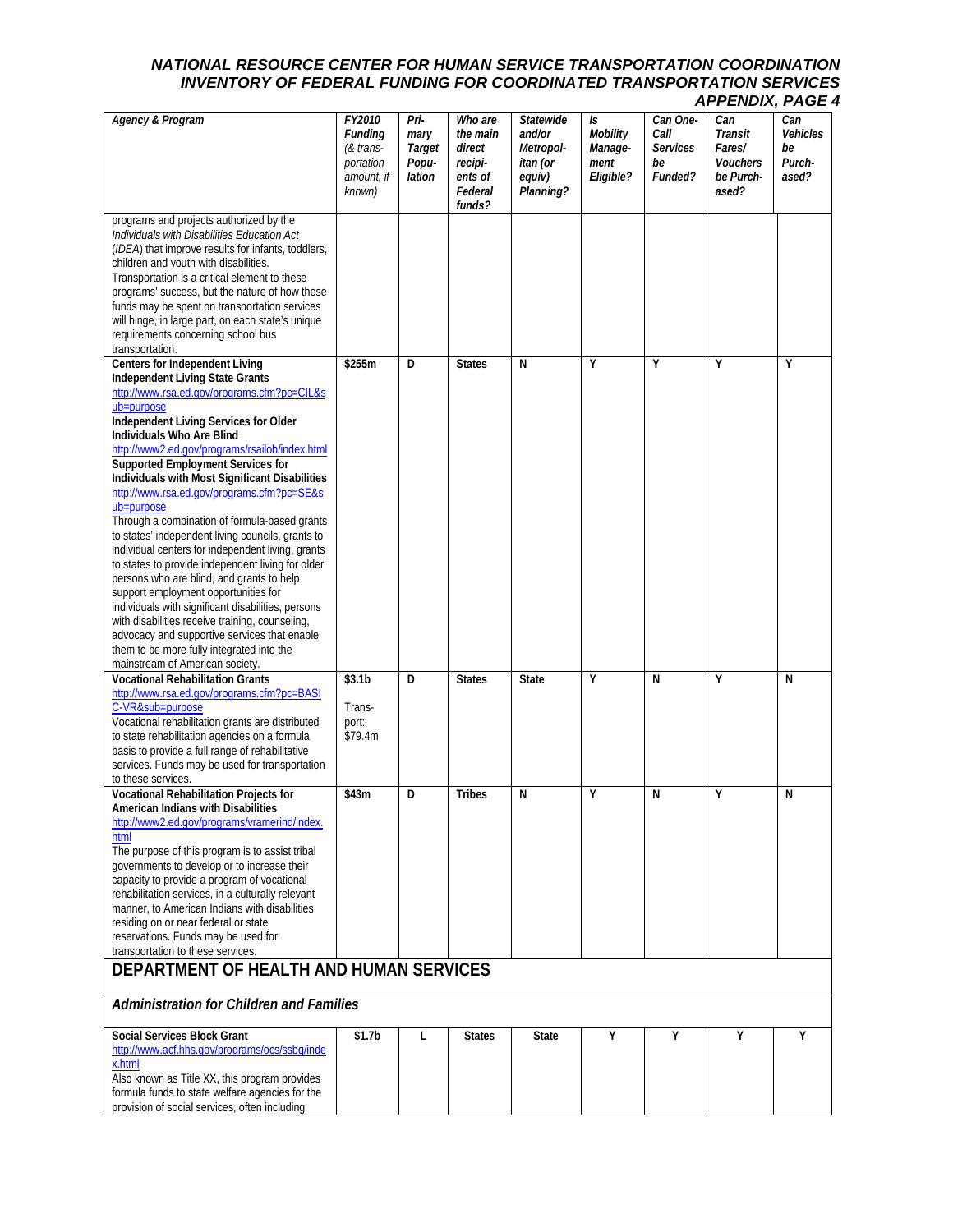| <b>Agency &amp; Program</b>                                                                                                                                                                                                                                                                                                                                                                                                                                                                                                                                                                                                                                                                                                                                                                                                                                                        | FY2010<br><b>Funding</b><br>$&$ trans-<br>portation<br>amount, if<br>known) | Pri-<br>mary<br>Target<br>Popu-<br>lation | Who are<br>the main<br>direct<br>recipi-<br>ents of<br>Federal<br>funds? | Statewide<br>and/or<br>Metropol-<br>itan (or<br>equiv)<br>Planning? | Is<br>Mobility<br>Manage-<br>ment<br>Eligible? | Can One-<br>Call<br><b>Services</b><br>be<br>Funded? | Can<br>Transit<br>Fares/<br><b>Vouchers</b><br>be Purch-<br>ased? | Can<br><b>Vehicles</b><br>be<br>Purch-<br>ased? |
|------------------------------------------------------------------------------------------------------------------------------------------------------------------------------------------------------------------------------------------------------------------------------------------------------------------------------------------------------------------------------------------------------------------------------------------------------------------------------------------------------------------------------------------------------------------------------------------------------------------------------------------------------------------------------------------------------------------------------------------------------------------------------------------------------------------------------------------------------------------------------------|-----------------------------------------------------------------------------|-------------------------------------------|--------------------------------------------------------------------------|---------------------------------------------------------------------|------------------------------------------------|------------------------------------------------------|-------------------------------------------------------------------|-------------------------------------------------|
| transportation, that help individuals reduce<br>welfare dependency, achieve economic self-<br>sufficiency, or forestall unnecessary use of<br>institutional care. Many states rely of this<br>program to fill programmatic gaps that cannot<br>be addressed through TANF (see below).                                                                                                                                                                                                                                                                                                                                                                                                                                                                                                                                                                                              |                                                                             |                                           |                                                                          |                                                                     |                                                |                                                      |                                                                   |                                                 |
| Child Care and Development Fund<br>http://www.acf.hhs.gov/programs/ccb/<br>The CCDF program is authorized by the Child<br>Care and Development Block Grant Act and<br>Section 418 of the Social Security Act and<br>assists low-income families in obtaining child<br>care so that they can work or attend training<br>and/or education activities. The program also<br>improves the quality of child care and promotes<br>coordination among early childhood<br>development and afterschool programs.                                                                                                                                                                                                                                                                                                                                                                             | \$2.1 <sub>b</sub>                                                          | Υ                                         | <b>States</b>                                                            | <b>State</b>                                                        | Υ                                              | N                                                    | Υ                                                                 | N                                               |
| <b>Head Start</b><br>http://www.acf.hhs.gov/programs/ohs/<br>Head Start is a program of comprehensive<br>services for economically disadvantaged<br>preschool children. Funds are distributed to<br>tribes and local public and nonprofit agencies<br>to provide child development and education<br>services, as well as supportive services such<br>as transportation. Head Start funds are used to<br>provide transportation services, acquire<br>vehicles and provide technical assistance to<br>local Head Start centers.                                                                                                                                                                                                                                                                                                                                                      | \$7.2 <sub>b</sub>                                                          | Y                                         | Local<br>entities                                                        | $\overline{N}$                                                      | Υ                                              | N                                                    | Ÿ                                                                 | Υ                                               |
| Refugee and Entrant Assistance Programs<br>http://www.acf.hhs.gov/programs/orr/<br>This is a family of programs that distribute<br>funds on reimbursement, formula and<br>discretionary bases for cash medical<br>assistance and social services to refugees. A<br>leading program goal is to help refugees<br>quickly achieve economic self-sufficiency.<br>Transportation is supported when provided as a<br>component of these services.                                                                                                                                                                                                                                                                                                                                                                                                                                        | \$563m                                                                      | other                                     | <b>States</b>                                                            | N                                                                   | Y                                              | Y                                                    | Υ                                                                 | N                                               |
| Developmental Disabilities Basic Support<br>and Advocacy Grants<br>(State Councils on Developmental Disabilities<br>and Protection and Advocacy Grants)<br>http://www.acf.hhs.gov/programs/add/addprogr<br>am.html<br>Developmental Disabilities Projects of<br><b>National Significance</b><br>http://www.acf.hhs.gov/programs/add/pns/pns.h<br>tml<br>The Administration on Developmental<br>Disabilities (ADD) provides formula-based<br>grants to state agencies serving the<br>developmentally disabled, and also awards<br>discretionary grants for demonstrations and<br>special projects that address the unique needs<br>of persons with developmental disabilities.<br>Among the activities supported through these<br>various grants are employment-, training- and<br>housing-related services. Transportation often<br>figures into ADD-funded projects and services. | \$130m                                                                      | D                                         | <b>States</b>                                                            | <b>State</b>                                                        | Υ                                              | Y                                                    | N                                                                 | N                                               |
| <b>Temporary Assistance to Needy Families</b><br>http://www.acf.hhs.gov/programs/ofa/tanf/index.<br>html                                                                                                                                                                                                                                                                                                                                                                                                                                                                                                                                                                                                                                                                                                                                                                           | \$16.5b<br>Trans-                                                           | L                                         | <b>States</b>                                                            | <b>State</b>                                                        | Υ                                              | N                                                    | Υ                                                                 | N                                               |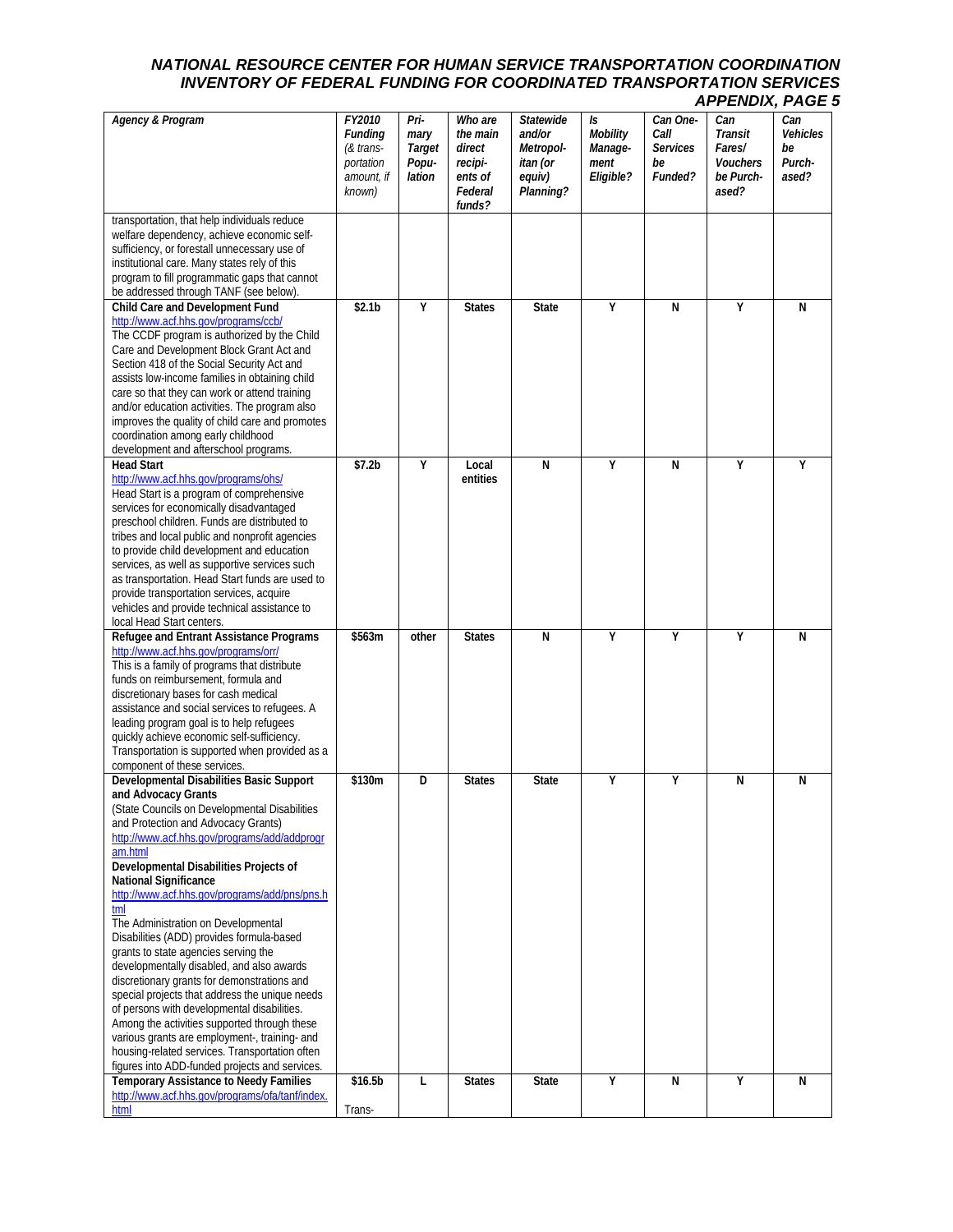| <b>Agency &amp; Program</b>                                                                                                                                                                                                                                                                                                                                                                                                                                                                                                                                                                                                                                                                                                                                                                                                                                                     | FY2010<br><b>Funding</b><br>(& trans-<br>portation<br>amount, if<br>known) | Pri-<br>mary<br><b>Target</b><br>Popu-<br>lation | Who are<br>the main<br>direct<br>recipi-<br>ents of<br>Federal<br>funds? | Statewide<br>and/or<br>Metropol-<br>itan (or<br>equiv)<br>Planning? | Is<br>Mobility<br>Manage-<br>ment<br>Eligible? | Can One-<br>Call<br><b>Services</b><br>be<br>Funded? | Can<br>Transit<br>Fares/<br><b>Vouchers</b><br>be Purch-<br>ased? | Can<br>Vehicles<br>be<br>Purch-<br>ased? |
|---------------------------------------------------------------------------------------------------------------------------------------------------------------------------------------------------------------------------------------------------------------------------------------------------------------------------------------------------------------------------------------------------------------------------------------------------------------------------------------------------------------------------------------------------------------------------------------------------------------------------------------------------------------------------------------------------------------------------------------------------------------------------------------------------------------------------------------------------------------------------------|----------------------------------------------------------------------------|--------------------------------------------------|--------------------------------------------------------------------------|---------------------------------------------------------------------|------------------------------------------------|------------------------------------------------------|-------------------------------------------------------------------|------------------------------------------|
| States receive these formula grants, known as<br>TANF, to provide cash assistance, work<br>opportunities, and necessary support services<br>for needy families with children. States may<br>choose to spend some of their TANF funds on<br>transportation and related services needed by<br>program beneficiaries.                                                                                                                                                                                                                                                                                                                                                                                                                                                                                                                                                              | port:<br>\$355.3m                                                          |                                                  |                                                                          |                                                                     |                                                |                                                      |                                                                   |                                          |
| <b>Community Services Block Grant</b><br>http://www.acf.hhs.gov/programs/ocs/csbg/inde<br>x.html<br>Under this family of programs, states and tribes<br>receive funding to provide a broad range of<br>services for low-income persons. Most of the<br>funds in this set of programs are awarded as<br>formula-based grants to states, which pass<br>them on to local community action programs.<br>An important component of these community<br>services programs is the Job Opportunities for<br>Low-income Individuals (JOLI) program,<br>through which the federal Office of Community<br>Services awards discretionary grants to local<br>non-profits who are creating employment and<br>business opportunities for welfare recipients<br>and other low-income individuals.<br>Transportation services are commonly provided<br>in both the block grant and JOLI programs. | \$700m                                                                     | L                                                | <b>States</b>                                                            | $\overline{N}$                                                      | Υ                                              | Y                                                    | Υ                                                                 | Υ                                        |
| <b>Transitional Living Program for Older</b><br><b>Homeless Youth</b><br>http://www.acf.hhs.gov/programs/fysb/content/y<br>outhdivision/programs/tlpfactsheet.htm<br>The Transitional Living Program provides<br>competitive grants to support projects that<br>provide long-term residential services to<br>homeless youth ages 16-21. The services<br>offered are designed to help young people who<br>are homeless make a successful transition to<br>self-sufficient living. Transitional living<br>programs are required to provide youth with<br>stable, safe living accommodations, and<br>services - sometimes including transportation -<br>that help them develop the skills necessary to<br>become independent.                                                                                                                                                      | \$39m                                                                      | Y                                                | Local<br>entities                                                        | N                                                                   | N                                              | N                                                    | Υ                                                                 | N                                        |
| Native American Programs<br>http://transition.acf.hhs.gov/programs/ana/progr<br>ams<br>The Administration for Native Americans<br>promotes social and economic self-sufficiency<br>in communities through its Social and<br>Economic Development Services (SEDS)<br>grants. These competitive financial assistance<br>grants support locally determined projects<br>designed to reduce or eliminate community<br>problems and achieve community goals, which<br>can include strategies for addressing<br>transportation and mobility goals.                                                                                                                                                                                                                                                                                                                                     | \$22m                                                                      | Other                                            | <b>Tribes</b>                                                            | N                                                                   | Υ                                              | Υ                                                    | Υ                                                                 | Υ                                        |
| <b>Native Employment Works</b><br>(Tribal Work Grants)<br>http://www.acf.hhs.gov/programs/ofa/programs/<br>new<br>The purpose of the Native Employment Works<br>(NEW) program is to make work activities<br>available to Native Americans. Allowable<br>activities include educational activities, training                                                                                                                                                                                                                                                                                                                                                                                                                                                                                                                                                                     | \$8m                                                                       | L                                                | <b>Tribes</b>                                                            | N                                                                   | N                                              | N                                                    | Υ                                                                 | N                                        |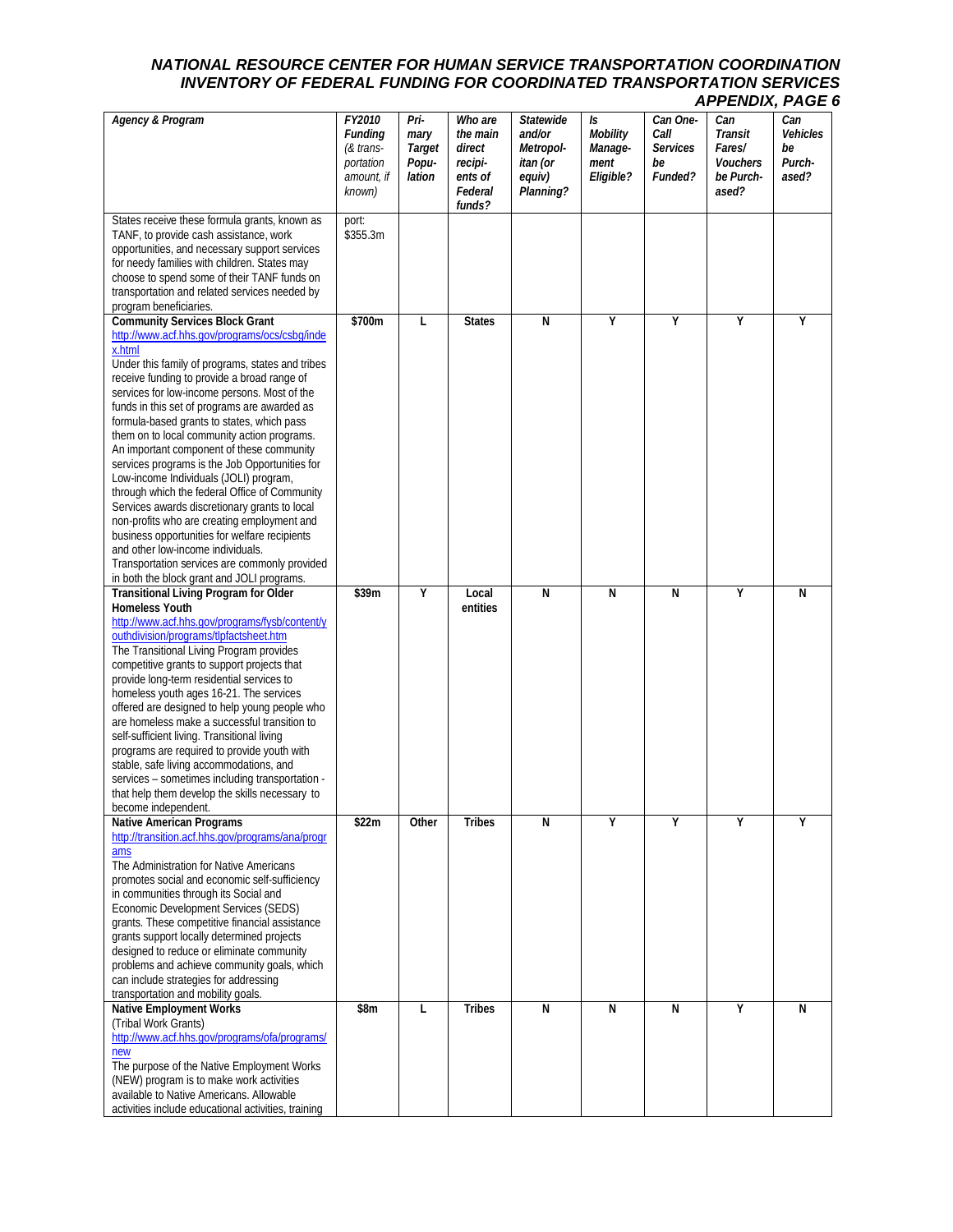| <b>Agency &amp; Program</b>                                                                                                                                                                                                                                                                                                                                                                                                                                                                                                                                                                                                                                                                                                                                                                                                                                                                                                                                                                        | FY2010<br><b>Funding</b><br>(& trans-<br>portation<br>amount, if<br>known) | Pri-<br>mary<br>Target<br>Popu-<br>lation | Who are<br>the main<br>direct<br>recipi-<br>ents of<br>Federal<br>funds? | Statewide<br>and/or<br>Metropol-<br>itan (or<br>equiv)<br>Planning? | Is<br>Mobility<br>Manage-<br>ment<br>Eligible? | Can One-<br>Call<br><b>Services</b><br>be<br>Funded? | Can<br>Transit<br>Fares/<br>Vouchers<br>be Purch-<br>ased? | Can<br>Vehicles<br>be<br>Purch-<br>ased? |
|----------------------------------------------------------------------------------------------------------------------------------------------------------------------------------------------------------------------------------------------------------------------------------------------------------------------------------------------------------------------------------------------------------------------------------------------------------------------------------------------------------------------------------------------------------------------------------------------------------------------------------------------------------------------------------------------------------------------------------------------------------------------------------------------------------------------------------------------------------------------------------------------------------------------------------------------------------------------------------------------------|----------------------------------------------------------------------------|-------------------------------------------|--------------------------------------------------------------------------|---------------------------------------------------------------------|------------------------------------------------|------------------------------------------------------|------------------------------------------------------------|------------------------------------------|
| and job readiness activities, employment<br>activities, and supportive and job retention<br>services such as transportation; child care;<br>items such as uniforms, clothing, tools, and<br>eyeglasses that are needed for employment or<br>training; medical services; counseling, et al.                                                                                                                                                                                                                                                                                                                                                                                                                                                                                                                                                                                                                                                                                                         |                                                                            |                                           |                                                                          |                                                                     |                                                |                                                      |                                                            |                                          |
| Chafee Foster Care Independence Program<br>http://www.acf.hhs.gov/programs/cb/programs_<br>fund/state_tribal/ih_chafee.htm<br>The John H. Chafee Foster Care Independence<br>Program offers assistance to help current and<br>former foster care youths achieve self-<br>sufficiency. Grants are offered to States and<br>Tribes who submit a plan to assist youth in a<br>wide variety of areas designed to support a<br>successful transition to adulthood. Activities<br>and programs include, but are not limited to,<br>help with education, employment, financial<br>management, housing, emotional support and<br>assured connections to caring adults for older<br>youth in foster care. The program is intended to<br>serve youth who are likely to remain in foster<br>care until age 18, youth who, after attaining 16<br>years of age, have left foster care for kinship<br>guardianship or adoption, and young adults<br>ages 18-21 who have "aged out" of the foster<br>care system. | \$140m                                                                     | Y                                         | <b>States</b><br><b>Tribes</b>                                           | <b>State</b><br><b>Tribal</b>                                       | Υ                                              | N                                                    | Y                                                          | N                                        |
| <b>Administration on Aging</b>                                                                                                                                                                                                                                                                                                                                                                                                                                                                                                                                                                                                                                                                                                                                                                                                                                                                                                                                                                     |                                                                            |                                           |                                                                          |                                                                     |                                                |                                                      |                                                            |                                          |
| <b>Supportive Services and Senior Centers</b><br>http://www.aoa.gov/AoARoot/AoA_Programs/H<br>CLTC/supportive_services/index.aspx<br>Through this program, authorized under Title<br>III-B of the Older Americans Act, funds are<br>awarded by formula to state units on aging for<br>the purpose of providing supportive services to<br>older persons, including the operation of multi-<br>purpose senior centers. In turn, states award<br>funds to area agencies on aging, most of whom<br>use a portion of their funding allocations to help<br>meet the transportation needs of older persons.                                                                                                                                                                                                                                                                                                                                                                                               | \$368m<br>Trans-<br>port:<br>\$72.3m                                       | E                                         | <b>States</b>                                                            | <b>State</b><br>Metro                                               | Υ                                              | Υ                                                    | Y                                                          | Υ                                        |
| <b>Services for Native American Elders</b><br>(Program for American Indian, Alaskan Native<br>and Native Hawaiian Elders)<br>http://www.aoa.gov/AoARoot/AoA_Programs/H<br><b>CLTC/Native_Americans/index.aspx</b><br>Authorized by Title VI of the Older Americans<br>Act, this program supports nutrition, information<br>and referral, multi-purpose senior centers and<br>other supportive services for American Indian<br>Alaskan Natives and Native Hawaiian elders.<br>Transportation is among the supportive<br>services provided through this program.<br>Federally recognized tribes, Alaska native<br>corporations and Native Hawaiian<br>organizations are the only eligible grant                                                                                                                                                                                                                                                                                                      | \$28m                                                                      | Ε                                         | Tribes                                                                   | N                                                                   | Y                                              | Υ                                                    | Y                                                          | Υ                                        |
| recipients.                                                                                                                                                                                                                                                                                                                                                                                                                                                                                                                                                                                                                                                                                                                                                                                                                                                                                                                                                                                        |                                                                            |                                           |                                                                          |                                                                     |                                                |                                                      |                                                            |                                          |
| <b>Centers for Disease Control and Prevention</b><br><b>Communities Putting Prevention to Work</b>                                                                                                                                                                                                                                                                                                                                                                                                                                                                                                                                                                                                                                                                                                                                                                                                                                                                                                 |                                                                            |                                           |                                                                          |                                                                     |                                                |                                                      |                                                            |                                          |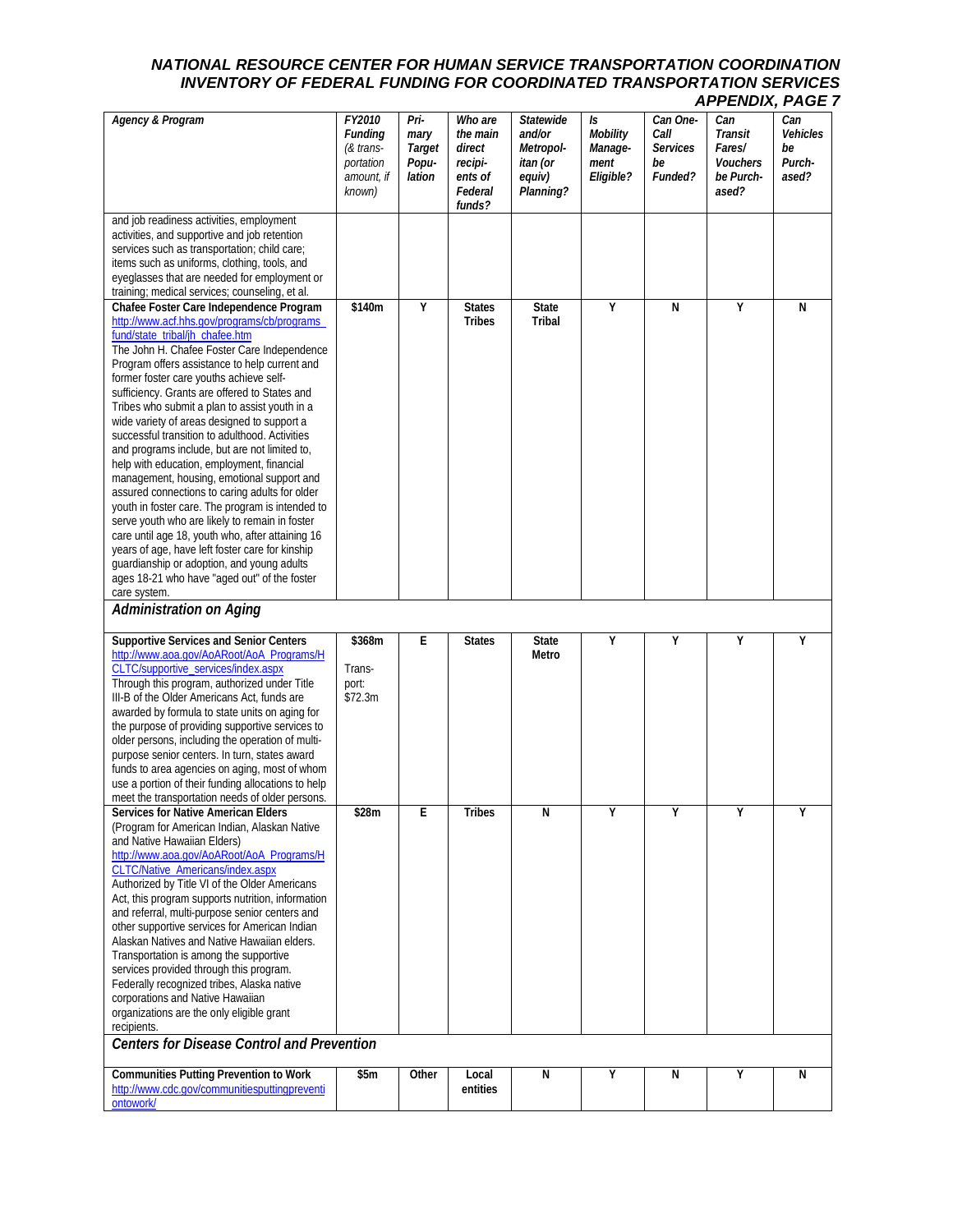| <b>Agency &amp; Program</b>                                                                                                                                                                                                                                                                                                                                                                                                                                                                                                                                                                                                                                                                                                                                                                                                                                                                                                                                                                                                                                                                                                                                     | FY2010<br><b>Funding</b><br>(& trans-<br>portation<br>amount, if<br>known) | Pri-<br>mary<br>Target<br>Popu-<br>lation | Who are<br>the main<br>direct<br>recipi-<br>ents of<br>Federal<br>funds? | Statewide<br>and/or<br>Metropol-<br>itan (or<br>equiv)<br>Planning? | Is<br>Mobility<br>Manage-<br>ment<br>Eligible? | Can One-<br>Call<br><b>Services</b><br>be<br>Funded? | Can<br>Transit<br>Fares/<br><b>Vouchers</b><br>be Purch-<br>ased? | Can<br>Vehicles<br>be<br>Purch-<br>ased? |
|-----------------------------------------------------------------------------------------------------------------------------------------------------------------------------------------------------------------------------------------------------------------------------------------------------------------------------------------------------------------------------------------------------------------------------------------------------------------------------------------------------------------------------------------------------------------------------------------------------------------------------------------------------------------------------------------------------------------------------------------------------------------------------------------------------------------------------------------------------------------------------------------------------------------------------------------------------------------------------------------------------------------------------------------------------------------------------------------------------------------------------------------------------------------|----------------------------------------------------------------------------|-------------------------------------------|--------------------------------------------------------------------------|---------------------------------------------------------------------|------------------------------------------------|------------------------------------------------------|-------------------------------------------------------------------|------------------------------------------|
| First established under the American Recovery<br>and Reinvestment Act, and then continued<br>under the Affordable Care Act, Communities<br>Putting Prevention to Work (CPPW) is a locally<br>driven initiative supporting 50 communities to<br>tackle obesity and tobacco use. Through<br>CPPW, these communities are implementing<br>environmental changes to make healthy living<br>easier, such as improving means for safe active<br>transportation for pedestrians, bicyclists and<br>transit users; ensuring provision of healthy food<br>and beverage options in schools; limiting<br>exposure to secondhand smoke; and<br>increasing available tobacco cessation<br>resources.<br><b>Centers for Medicare and Medicaid Services</b>                                                                                                                                                                                                                                                                                                                                                                                                                     |                                                                            |                                           |                                                                          |                                                                     |                                                |                                                      |                                                                   |                                          |
|                                                                                                                                                                                                                                                                                                                                                                                                                                                                                                                                                                                                                                                                                                                                                                                                                                                                                                                                                                                                                                                                                                                                                                 |                                                                            |                                           |                                                                          |                                                                     |                                                |                                                      |                                                                   |                                          |
| Medicaid<br>http://www.cms.gov/home/medicaid.asp<br>Medicaid is a state-federal partnership that<br>ensures medical assistance to qualified low-<br>income persons and persons with disabilities.<br>States are mandated to provide certain<br>categories of health care, and some choose to<br>expand these benefits as appropriate for their<br>beneficiary population. There is a federal<br>mandate for states to arrange the provision of<br>transportation when necessary for accessing<br>health care, but each state may set their own<br>guidelines, payment mechanisms, and<br>participation quidelines for these transportation<br>services. Over the past dozen years, federal<br>legislation has expanded the scope of<br>mandated Medicaid coverage: the 1999 Ticket<br>to Work and Work Incentives Improvement Act<br>required a Medicaid safety net of continued<br>health coverage and related services for<br>qualified persons with disabilities who are<br>entering the workforce. The 2010 Affordable<br>Care Act requires states to extend Medicaid<br>eligibility to all persons at or below 133 percent<br>of the federal poverty line. | \$286.2b<br>Trans-<br>port:<br>\$704.0m                                    | Г                                         | <b>States</b>                                                            | <b>State</b>                                                        | Υ                                              | $\overline{Y}$                                       | Υ                                                                 | N                                        |
| Children's Health Insurance Program<br>(State Children's Health Insurance Program)<br>http://www.cms.gov/home/chip.asp<br>States receive formula-based funds under this<br>program to initiate and expand child health<br>assistance for uninsured, low-income children.<br>States may accomplish this goal either by<br>providing health insurance benefits to eligible<br>children, or by expanding the coverage of their<br>Medicaid program (see above) to include these<br>children under those benefits. In either case,<br>state may choose to include transportation as a<br>covered benefit.<br><b>Health Resources and Services Administration</b>                                                                                                                                                                                                                                                                                                                                                                                                                                                                                                    | \$10.7b<br>Trans-<br>port:<br>\$4.5m                                       | Υ                                         | <b>States</b>                                                            | <b>State</b>                                                        | Υ                                              | Υ                                                    | Υ                                                                 | N                                        |
|                                                                                                                                                                                                                                                                                                                                                                                                                                                                                                                                                                                                                                                                                                                                                                                                                                                                                                                                                                                                                                                                                                                                                                 |                                                                            |                                           |                                                                          |                                                                     |                                                |                                                      |                                                                   |                                          |
| Health Centers Program<br>(Community Health Centers)<br>http://bphc.hrsa.gov/<br>Federal funds are allocated to community-<br>based health centers in medically underserved                                                                                                                                                                                                                                                                                                                                                                                                                                                                                                                                                                                                                                                                                                                                                                                                                                                                                                                                                                                     | \$2.1 <sub>b</sub><br>Trans-<br>port:<br>\$24.3m                           | L                                         | Local<br>entities                                                        | N                                                                   | Ν                                              | N                                                    | Ν                                                                 | Υ                                        |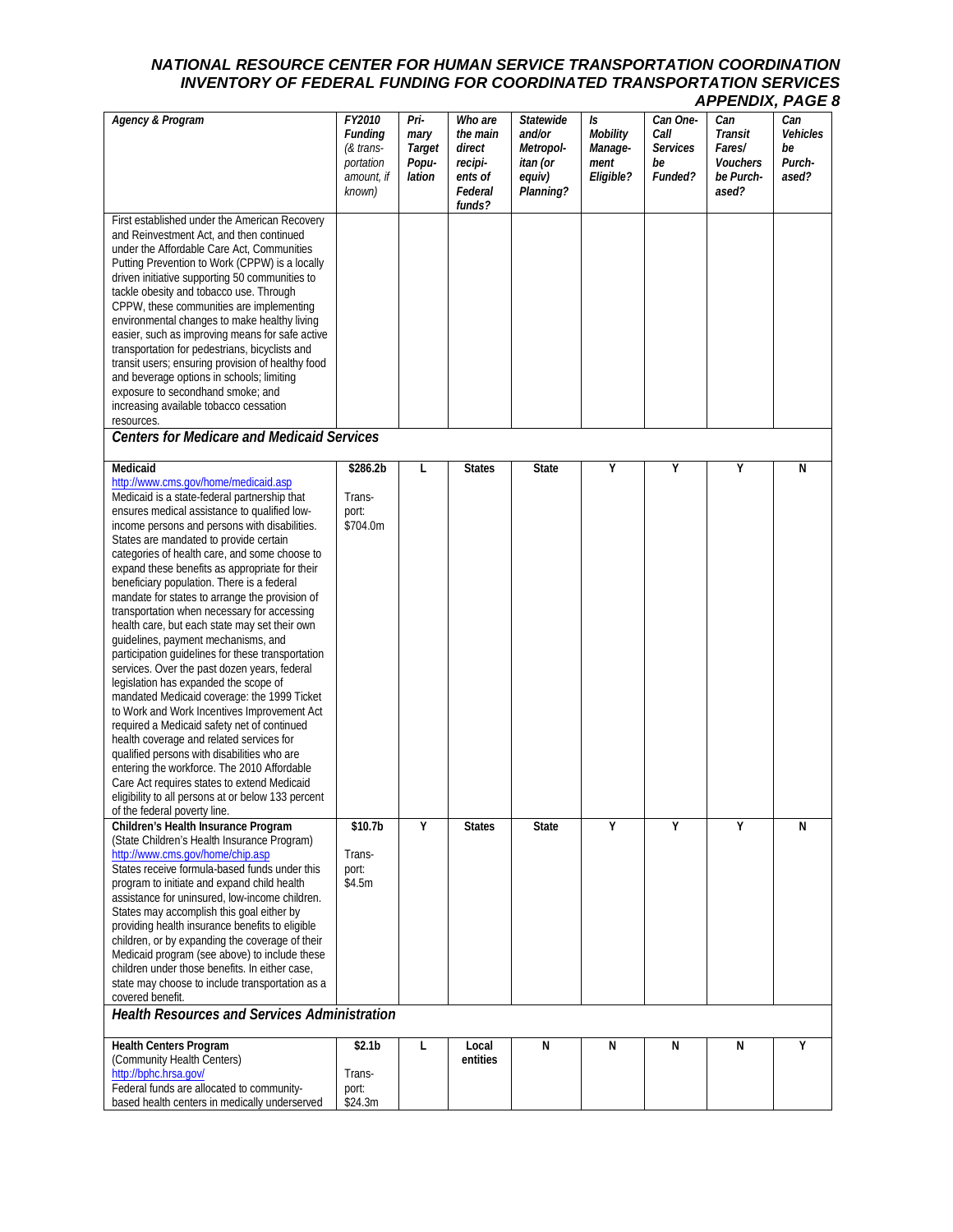| <b>Agency &amp; Program</b>                                                                                                                                                                                                                                                                                                                                                                                                                                                                                                                                                                                                                                                                                                                                                                                                          | FY2010<br><b>Funding</b><br>$&$ trans-<br>portation<br>amount, if<br>known) | Pri-<br>mary<br>Target<br>Popu-<br>lation | Who are<br>the main<br>direct<br>recipi-<br>ents of<br>Federal<br>funds? | Statewide<br>and/or<br>Metropol-<br>itan (or<br>equiv)<br>Planning? | Is<br><b>Mobility</b><br>Manage-<br>ment<br>Eligible? | Can One-<br>Call<br><b>Services</b><br>be<br>Funded? | Can<br>Transit<br>Fares/<br><b>Vouchers</b><br>be Purch-<br>ased? | Can<br>Vehicles<br>be<br>Purch-<br>ased? |
|--------------------------------------------------------------------------------------------------------------------------------------------------------------------------------------------------------------------------------------------------------------------------------------------------------------------------------------------------------------------------------------------------------------------------------------------------------------------------------------------------------------------------------------------------------------------------------------------------------------------------------------------------------------------------------------------------------------------------------------------------------------------------------------------------------------------------------------|-----------------------------------------------------------------------------|-------------------------------------------|--------------------------------------------------------------------------|---------------------------------------------------------------------|-------------------------------------------------------|------------------------------------------------------|-------------------------------------------------------------------|------------------------------------------|
| areas, migrant and seasonal farmworker<br>communities, public housing sites, and at<br>locations provide medical care to homeless<br>persons. Funds may be used to provide<br>transportation services as necessary for the<br>delivery of primary health care services. A few<br>community health centers provide<br>transportation services directly, and some<br>others contract with other providers to meet                                                                                                                                                                                                                                                                                                                                                                                                                      |                                                                             |                                           |                                                                          |                                                                     |                                                       |                                                      |                                                                   |                                          |
| their transportation needs.<br>State Health Access Program<br>(Healthy Communities Access Program)<br>http://www.hrsa.gov/statehealthaccess/index.ht<br>ml<br>This program of competitive grants builds on<br>existing models of health care service<br>integration to help health care providers<br>develop integrated, community-wide health<br>systems that serve the uninsured and<br>underinsured. Grants are designed to increase<br>access to health care by eliminating<br>fragmented service delivery, improving<br>efficiencies among safety net providers, and by<br>encouraging greater private sector investment.<br>To the extent that participating networks<br>choose to include transportation services as<br>part of their funded health care "safety net,"<br>such services can be supported with these<br>funds. | \$75.0m                                                                     | L                                         | <b>States</b>                                                            | $\overline{N}$                                                      | $\overline{N}$                                        | Υ                                                    | N                                                                 | N                                        |
| HIV Care ("Ryan White") Formula Grants<br>http://hab.hrsa.gov/<br>Authorized under the Ryan White AIDS CARE<br>Act, these comprise a set of programs that help<br>communities provide emergency assistance,<br>comprehensive HIV/AIDS care, early<br>intervention, dental services, education and<br>outreach, training, and pediatric services to<br>children with HIV/AIDS. Some of these funds<br>are awarded on a formula basis to state public<br>health agencies, others are awarded directly to<br>health agencies in communities<br>disproportionately affected by HIV/AIDS, and<br>some funds are available for competitive,<br>discretionary grants. In many communities,<br>health agencies use a small portion of these<br>funds to contract for, or reimburse, necessary<br>transportation services.                    | \$2.3 <sub>b</sub>                                                          | Other                                     | <b>States</b>                                                            | <b>State</b>                                                        | Υ                                                     | Υ                                                    | N                                                                 | Y                                        |
| Maternal and Child Health Block Grant<br>(Maternal and Child Services Grants)<br>http://mchb.hrsa.gov/programs/default.htm<br>Most of these funds are distributed to states as<br>formula-based block grants to help provide<br>health services to mothers, infants and<br>children. There are particular emphases on<br>caring for children with special health care<br>needs and children in low-income families.<br>Some of these funds are reserved to help<br>support competitive grants for special projects<br>of regional or national significance. Both<br>formula and discretionary grants' funds may be<br>used to support transportation that is part of<br>these grants' services.                                                                                                                                      | \$661m                                                                      | Other                                     | <b>States</b>                                                            | N                                                                   | N                                                     | Υ                                                    | N                                                                 | N                                        |
| Rural Health Program Grants                                                                                                                                                                                                                                                                                                                                                                                                                                                                                                                                                                                                                                                                                                                                                                                                          | \$107m                                                                      | Other                                     | <b>States</b>                                                            | N                                                                   | Υ                                                     | Υ                                                    | N                                                                 | N                                        |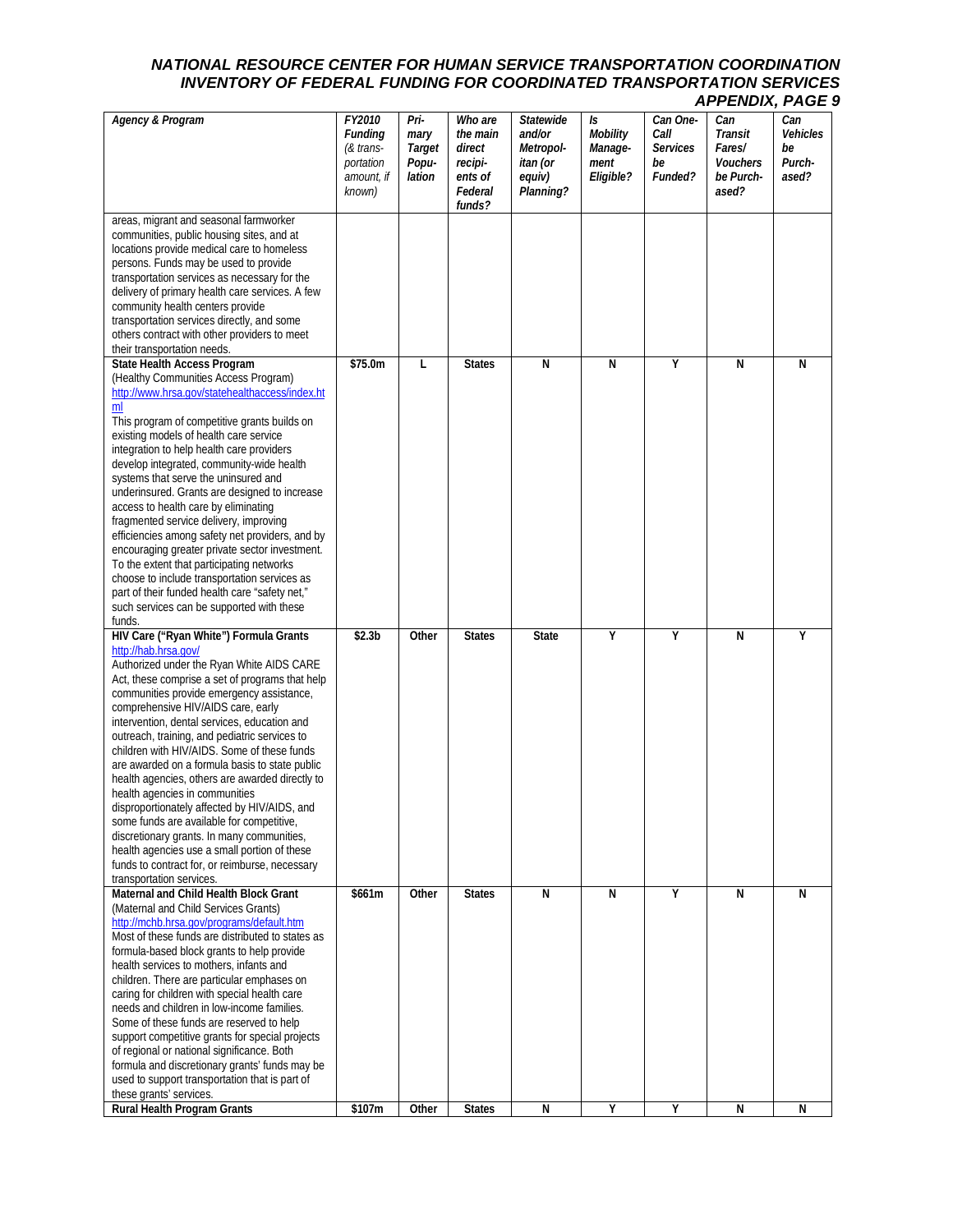| <b>Agency &amp; Program</b>                                                                                                                                                                                                                                                                                                                                                                                                                                                                                                                                                                                                                                                                                                                                                                                                                                                                                                                                                                        | FY2010<br><b>Funding</b><br>(& trans-<br>portation<br>amount, if<br>known) | Pri-<br>mary<br>Target<br>Popu-<br>lation | Who are<br>the main<br>direct<br>recipi-<br>ents of<br>Federal<br>funds? | <b>Statewide</b><br>and/or<br>Metropol-<br>itan (or<br>equiv)<br>Planning? | Is<br>Mobility<br>Manage-<br>ment<br>Eligible? | Can One-<br>Call<br><b>Services</b><br>be<br>Funded? | Can<br>Transit<br>Fares/<br><b>Vouchers</b><br>be Purch-<br>ased? | Can<br>Vehicles<br>be<br>Purch-<br>ased? |
|----------------------------------------------------------------------------------------------------------------------------------------------------------------------------------------------------------------------------------------------------------------------------------------------------------------------------------------------------------------------------------------------------------------------------------------------------------------------------------------------------------------------------------------------------------------------------------------------------------------------------------------------------------------------------------------------------------------------------------------------------------------------------------------------------------------------------------------------------------------------------------------------------------------------------------------------------------------------------------------------------|----------------------------------------------------------------------------|-------------------------------------------|--------------------------------------------------------------------------|----------------------------------------------------------------------------|------------------------------------------------|------------------------------------------------------|-------------------------------------------------------------------|------------------------------------------|
| (Rural Health Care, Rural Health Network, and<br>Small Health Care Provider Grants).<br>http://www.hrsa.gov/ruralhealth/grants/index.ht<br>ml<br>Through this initiative, state offices of rural<br>health receive funds for discretionary grants to<br>rural hospitals that then form integrated<br>networks to address community health needs,<br>such as the formation of rural health<br>maintenance organizations, co-located health<br>and social services, telemedicine, or<br>transportation services as needed for rural<br>residents' health care. A portion of these<br>programs' funds are reserved for federally<br>awarded demonstration grants to expand or<br>enhance the availability of health services in<br>rural areas.                                                                                                                                                                                                                                                       | Trans-<br>port:<br>\$187K                                                  |                                           |                                                                          |                                                                            |                                                |                                                      |                                                                   |                                          |
| <b>Healthy Start Initiative</b><br>http://mchb.hrsa.gov/healthystart/phase1report/<br>This initiative supports a community-oriented<br>approach to reducing infant mortality. A total of<br>94 Healthy Start communities have been<br>designated to demonstrate this program. There<br>are no funds for replication or for additional<br>sites. Transportation services that help link<br>pregnant women and new mothers to<br>necessary health care and related services are<br>provided in some of the initiative's locations.<br><b>Indian Health Service</b>                                                                                                                                                                                                                                                                                                                                                                                                                                   | \$105m                                                                     | Υ                                         | Local<br>entities                                                        | N                                                                          | N                                              | N                                                    | Υ                                                                 | Υ                                        |
|                                                                                                                                                                                                                                                                                                                                                                                                                                                                                                                                                                                                                                                                                                                                                                                                                                                                                                                                                                                                    |                                                                            |                                           |                                                                          |                                                                            |                                                |                                                      |                                                                   |                                          |
| Urban Indian Health Program<br>http://www.ihs.gov/nonmedicalprograms/urban/<br>UIHP.asp<br>The Indian Health Service addresses the health<br>care needs of urban American Indian and<br>Alaska Native populations by funding 34 urban<br>Indian health organizations operating at 41<br>sites located in cities throughout the United<br>States. These health organizations engage in a<br>variety of activities, ranging from the provision<br>of outreach and referral services to the delivery<br>of comprehensive ambulatory health care.<br>Services currently include medical services,<br>dental services, community services, alcohol<br>and drug abuse prevention, education and<br>treatment, AIDS and sexually transmitted<br>disease education and prevention services,<br>mental health services, nutrition education and<br>counseling services, pharmacy services, health<br>education, optometry services, social services<br>(including transportation), and home health<br>care. | \$43m<br>Trans-<br>port:<br>\$27K                                          | Other                                     | Local<br>entities                                                        | N                                                                          | N                                              | N                                                    | Υ                                                                 | N                                        |
| <b>Community Health Representatives</b><br>http://www.ihs.gov/NonMedicalPrograms/chr/<br>The Indian Health Service typically does not<br>provide direct transportation services. Instead,<br>it relies on its network of Community Health<br>Representatives (CHRs) to provide not only<br>health outreach and health promotion services,<br>but also to provide transportation as needed for<br>American Indians and Alaska Natives to access<br>the medical services at IHS facilities.                                                                                                                                                                                                                                                                                                                                                                                                                                                                                                          | n/a                                                                        | Other                                     | IHS-em-<br>ployed<br><b>CHRs</b>                                         | $\overline{N}$                                                             | N                                              | N                                                    | N                                                                 | N                                        |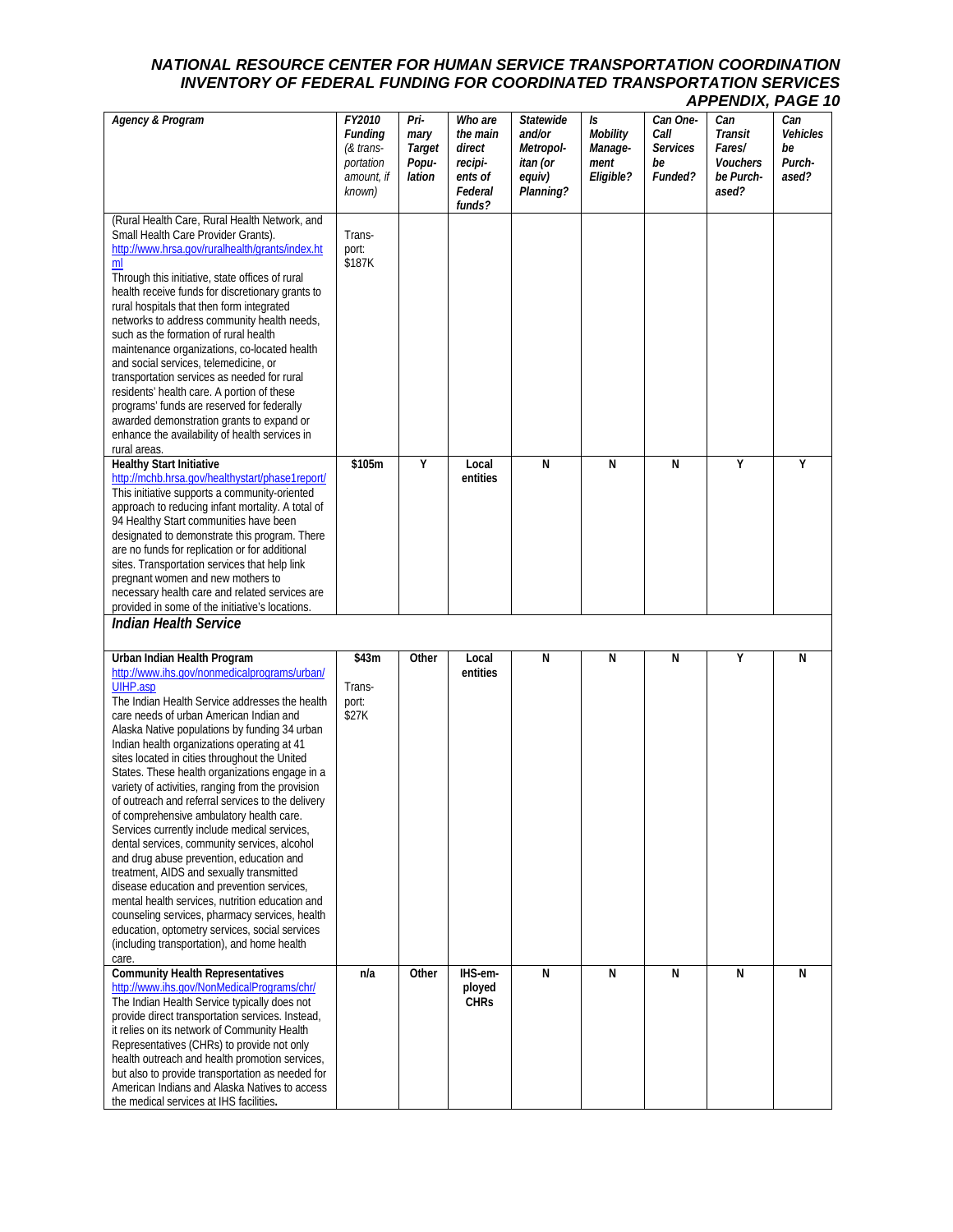| <b>Agency &amp; Program</b>                                                                                                                                                                                                                                                                                                                                                                                                                                                                                                                                                                                                                                                             | FY2010<br>Funding<br>(& trans-<br>portation<br>amount, if<br>known) | Pri-<br>mary<br>Target<br>Popu-<br>lation | Who are<br>the main<br>direct<br>recipi-<br>ents of<br>Federal<br>funds? | <b>Statewide</b><br>and/or<br>Metropol-<br>itan (or<br>equiv)<br>Planning? | Is<br>Mobility<br>Manage-<br>ment<br>Eligible? | Can One-<br>Call<br><b>Services</b><br>be<br>Funded? | Can<br>Transit<br>Fares/<br><b>Vouchers</b><br>be Purch-<br>ased? | Can<br>Vehicles<br>be<br>Purch-<br>ased? |
|-----------------------------------------------------------------------------------------------------------------------------------------------------------------------------------------------------------------------------------------------------------------------------------------------------------------------------------------------------------------------------------------------------------------------------------------------------------------------------------------------------------------------------------------------------------------------------------------------------------------------------------------------------------------------------------------|---------------------------------------------------------------------|-------------------------------------------|--------------------------------------------------------------------------|----------------------------------------------------------------------------|------------------------------------------------|------------------------------------------------------|-------------------------------------------------------------------|------------------------------------------|
| Special Diabetes Program for Indians<br>http://www.ihs.gov/MedicalPrograms/Diabetes/i<br>ndex.cfm?module=programsSDPI<br>This is a program to treat and prevent diabetes<br>among American Indians and Alaska Natives.<br>Grants are provided on a discretionary basis to<br>IHS, tribal and urban Indian Health programs to<br>provide community-based diabetes treatment<br>and prevention services, including the<br>transportation aspects of diabetes<br>countermeasures such as physical fitness and<br>access to nutrition                                                                                                                                                       | \$112m<br>Trans-<br>port:<br>\$359K                                 | Other                                     | <b>IHS</b><br>facilities<br>and<br>prog-<br>rams                         | N                                                                          | Υ                                              | N                                                    | Y                                                                 | N                                        |
| Substance Abuse and Mental Health Services Administration                                                                                                                                                                                                                                                                                                                                                                                                                                                                                                                                                                                                                               |                                                                     |                                           |                                                                          |                                                                            |                                                |                                                      |                                                                   |                                          |
| <b>Community Mental Health Services Block</b><br>Grant<br>http://www.samhsa.gov/about/cmhs.aspx<br>The Community Mental Health Services Block<br>Grant is a formula grant awarded to states and<br>territories to improve access (including<br>transportation, if necessary) to community-<br>based health care delivery systems for adults<br>with serious mental illnesses and children with<br>serious emotional disturbances.                                                                                                                                                                                                                                                       | \$400m                                                              | Other                                     | <b>States</b>                                                            | <b>State</b>                                                               | Υ                                              | Υ                                                    | N                                                                 | N                                        |
| <b>Substance Abuse Prevention and Treatment</b><br><b>Block Grants</b><br>http://www.samhsa.gov/grants/blockgrant/<br>States receive these formula-based grants to<br>address substance abuse prevention,<br>treatment, recovery supports and other<br>services (sometimes including transportation)<br>that will supplement services covered by<br>Medicaid, Medicare and private insurance.                                                                                                                                                                                                                                                                                           | \$1.8 <sub>b</sub>                                                  | Other                                     | <b>States</b>                                                            | $\overline{N}$                                                             | Υ                                              | Υ                                                    | N                                                                 | N                                        |
| <b>Comprehensive Community Mental Health</b><br>Services Program for Children and Their<br><b>Families</b><br>http://www.samhsa.gov/grants/<br>Under this program, competitively selected<br>communities provide coordinated mental health<br>services to children and families through a<br>system of care that is not limited to traditional<br>mental health services, but may also offer<br>services such as respite care, tutoring,<br>vocational counseling, legal services, peer-to-<br>peer and family-to-family support systems, and<br>therapeutic recreation, along with the possibility<br>of necessary transportation for these services.                                  | \$85m                                                               | Other                                     | Local<br>entities                                                        | $\overline{N}$                                                             | N                                              | N                                                    | Υ                                                                 | N                                        |
| <b>Access to Recovery</b><br>http://www.atr.samhsa.gov/<br>Access To Recovery (ATR) is a program of<br>three-year competitive grants program funded<br>by the Substance Abuse and Mental Health<br>Services Administration, Center for Substance<br>Abuse Treatment. ATR provides vouchers to<br>clients for purchase of substance abuse clinical<br>treatment and recovery support services. The<br>goals of the program are to expand capacity,<br>support client choice, and increase the array of<br>faith-based and community based providers for<br>clinical treatment and recovery support<br>services, including transportation.<br>DEPARTMENT OF HOUSING AND URBAN DEVELOPMENT | \$95m<br>Trans-<br>port:<br>\$3.0m                                  | Other                                     | Local<br>entities                                                        | N                                                                          | N                                              | N                                                    | Υ                                                                 | N                                        |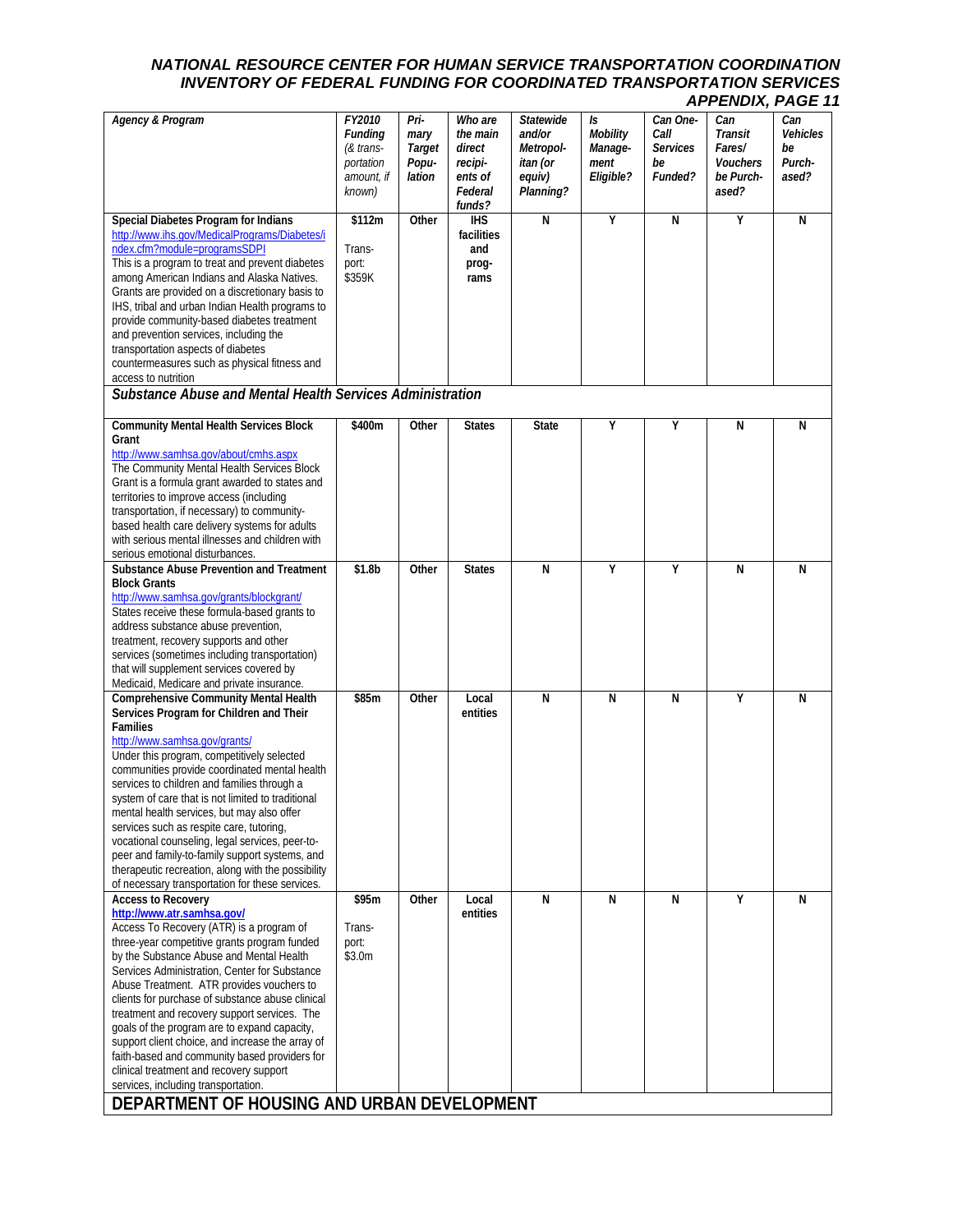| Agency & Program                                                                                                                                                                                                                                                                                                                                                                                                                                                                                                                                                                                                                                                                                                                            | FY2010<br><b>Funding</b><br>(& trans-<br>portation<br>amount, if<br>known) | Pri-<br>mary<br>Target<br>Popu-<br>lation | Who are<br>the main<br>direct<br>recipi-<br>ents of<br>Federal<br>funds? | <b>Statewide</b><br>and/or<br>Metropol-<br>itan (or<br>equiv)<br>Planning? | Is<br><b>Mobility</b><br>Manage-<br>ment<br>Eligible? | Can One-<br>Call<br><b>Services</b><br>be<br>Funded? | Can<br>Transit<br>Fares/<br><b>Vouchers</b><br>be Purch-<br>ased? | Can<br>Vehicles<br>be<br>Purch-<br>ased? |
|---------------------------------------------------------------------------------------------------------------------------------------------------------------------------------------------------------------------------------------------------------------------------------------------------------------------------------------------------------------------------------------------------------------------------------------------------------------------------------------------------------------------------------------------------------------------------------------------------------------------------------------------------------------------------------------------------------------------------------------------|----------------------------------------------------------------------------|-------------------------------------------|--------------------------------------------------------------------------|----------------------------------------------------------------------------|-------------------------------------------------------|------------------------------------------------------|-------------------------------------------------------------------|------------------------------------------|
| Office of Community Planning and Development                                                                                                                                                                                                                                                                                                                                                                                                                                                                                                                                                                                                                                                                                                |                                                                            |                                           |                                                                          |                                                                            |                                                       |                                                      |                                                                   |                                          |
| <b>Community Development Block Grant</b><br>http://www.hud.gov/offices/cpd/communitydevel<br>opment/programs/<br>The Community Development Block Grant<br>(CDBG) program supports a wide variety of<br>community and economic development<br>activities, with priorities determined at the local<br>level. Some communities have used CDBG<br>funds to assist in the construction of<br>transportation facilities or for operating<br>expenses and vehicle acquisition for<br>community transportation services. Most CDBG<br>funds are distributed on a formula basis to<br>entitled cities, states and urban counties, but<br>some funds are retained for national community<br>development initiatives.                                  | \$3.9b<br>Trans-<br>port: \$4m                                             | L                                         | States,<br>local<br>entities                                             | <b>State</b><br>Metro                                                      | Υ                                                     | Υ                                                    | Υ                                                                 | Υ                                        |
| <b>Emergency Solutions Grants</b><br>(formerly Emergency Shelter Grants)<br>http://portal.hud.gov/hudportal/HUD?src=/progr<br>am offices/comm planning/homeless/program<br>s/esq<br>The purpose of the Emergency Solutions Grant<br>(ESG) program is to assist individuals and<br>families quickly regain stability in permanent<br>housing after experiencing a housing crisis or<br>homelessness. ESG funds are available for five<br>program components: street outreach,<br>emergency shelter, homelessness prevention,<br>rapid re-housing assistance, and data collection<br>through the Homeless Management<br>Information System. Transportation costs<br>related to emergency shelter services are<br>eligible under this program. | \$250m                                                                     | Other                                     | States,<br>local<br>entities                                             | N                                                                          | N                                                     | N                                                    | Υ                                                                 | N                                        |
| Housing Opportunities for Persons with<br><b>AIDS</b><br>http://www.hud.gov/offices/cpd/aidshousing/ind<br>ex.cfm<br>The Housing Opportunities for Persons with<br>AIDS (HOPWA) program provides grants for<br>housing and supportive services for low-income<br>persons with HIV/AIDS and their families.<br>Grants may be used to provide transportation<br>services to assist clients in accessing health<br>care and other services. Most of this program's<br>funding is awarded on a formula basis to state<br>and city governments, who then may contract<br>with local providers of transportation and other<br>services.                                                                                                           | \$314m<br>Trans-<br>port:<br>\$2.6m                                        | Other                                     | States,<br>local<br>entities                                             | <b>State</b><br>Metro                                                      | Υ                                                     | Υ                                                    | Υ                                                                 | N                                        |
| <b>Supportive Housing and Related Programs</b><br>for the Homeless<br>http://www.hud.gov/offices/cpd/homeless/progr<br>ams/shp/<br>Through programs authorized by the<br>McKinney-Vento Act, HUD helps local<br>governments and private nonprofits provide<br>housing and supportive services to homeless<br>persons. Transportation is among the services<br>many of these local housing providers seek to<br>furnish for their residents. Most McKinney Act                                                                                                                                                                                                                                                                               | \$1.7 <sub>b</sub><br>Trans-<br>port:<br>\$43.0m                           | Other                                     | States,<br>local<br>entities                                             | $\overline{N}$                                                             | Υ                                                     | Υ                                                    | Υ                                                                 | N                                        |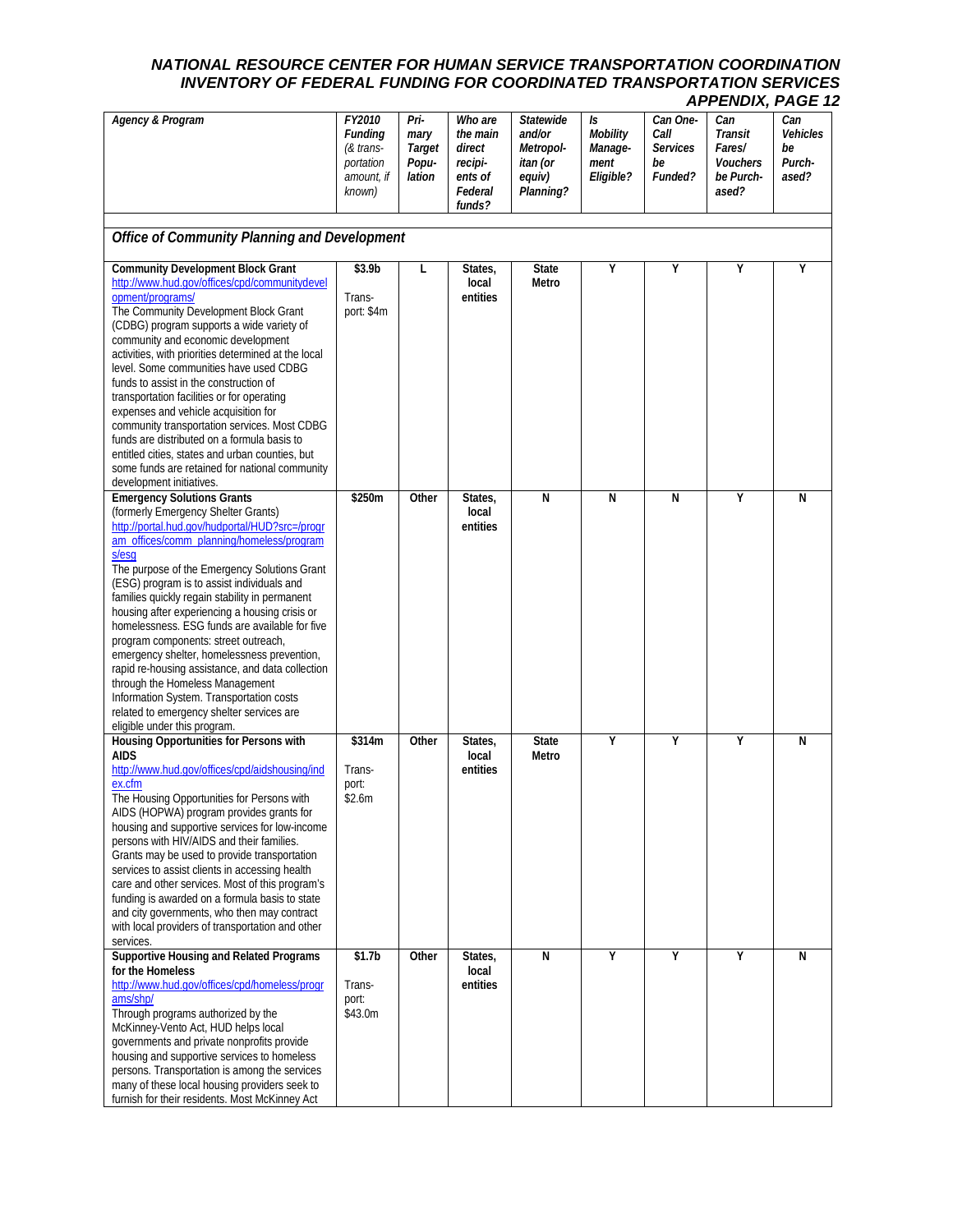| <b>Agency &amp; Program</b>                                                                                                                                                                                                                                                                                                                                                                                                                                                                                                                                                                                                                                                                                                                                                                                                                  | FY2010<br>Funding<br>$&$ trans-<br>portation<br>amount, if<br>known) | Pri-<br>mary<br>Target<br>Popu-<br>lation | Who are<br>the main<br>direct<br>recipi-<br>ents of<br>Federal<br>funds? | <b>Statewide</b><br>and/or<br>Metropol-<br>itan (or<br>equiv)<br>Planning? | Is<br>Mobility<br>Manage-<br>ment<br>Eligible? | Can One-<br>Call<br><b>Services</b><br>be<br>Funded? | Can<br>Transit<br>Fares/<br>Vouchers<br>be Purch-<br>ased? | Can<br>Vehicles<br>be<br>Purch-<br>ased? |
|----------------------------------------------------------------------------------------------------------------------------------------------------------------------------------------------------------------------------------------------------------------------------------------------------------------------------------------------------------------------------------------------------------------------------------------------------------------------------------------------------------------------------------------------------------------------------------------------------------------------------------------------------------------------------------------------------------------------------------------------------------------------------------------------------------------------------------------------|----------------------------------------------------------------------|-------------------------------------------|--------------------------------------------------------------------------|----------------------------------------------------------------------------|------------------------------------------------|------------------------------------------------------|------------------------------------------------------------|------------------------------------------|
| funds are awarded by formula to states and<br>localities, but some are available for<br>competitive grants from HUD's headquarters<br>offices. Another aspect of the McKinney-<br>Vento Act is that it requires federally owned<br>facilities or property that no longer is needed for<br>federal purposes to be considered first for use<br>to serve the needs of the homeless before<br>being considered for sale or transfer to non-<br>federal entities.                                                                                                                                                                                                                                                                                                                                                                                 |                                                                      |                                           |                                                                          |                                                                            |                                                |                                                      |                                                            |                                          |
| Office of Public and Indian Housing                                                                                                                                                                                                                                                                                                                                                                                                                                                                                                                                                                                                                                                                                                                                                                                                          |                                                                      |                                           |                                                                          |                                                                            |                                                |                                                      |                                                            |                                          |
| <b>HOPE VI</b><br>(Revitalization of Severely Distressed Public<br>Housing)<br>http://www.hud.gov/offices/pih/programs/ph/hop<br>e6/index.cfm<br>These grants allow public housing authorities to<br>improve the living environments for residents of<br>severely distressed public housing through<br>demolition, revitalization or replacement of<br>housing units. This program's funds also may<br>be used to promote sustainable community<br>development and supportive services, including<br>transportation. HOPE VI funds may be used as<br>matching funds for Federal Transit<br>Administration programs.                                                                                                                                                                                                                          | \$120m                                                               | L                                         | Local<br>entities                                                        | N                                                                          | Υ                                              | Υ                                                    | Υ                                                          | Υ                                        |
| Moving to Work<br>http://portal.hud.gov/hudportal/HUD?src=/progr<br>am_offices/public_indian_housing/programs/ph<br>/mtw<br>Moving to Work (MTW) is a demonstration<br>program for public housing authorities (PHAs)<br>that provides them the opportunity to design<br>and test innovative, locally-designed strategies<br>that use Federal dollars more efficiently, help<br>residents find employment and become self-<br>sufficient, and increase housing choices for<br>low-income families. MTW gives PHAs<br>exemptions from many existing public housing<br>and voucher rules and more flexibility with how<br>they use their Federal funds, including some<br>opportunities to include transportation services<br>as appropriate to local priorities.                                                                               | \$3.8b                                                               | L                                         | Local<br>entities                                                        | N                                                                          | Υ                                              | N                                                    | Υ                                                          | N                                        |
| Resident Opportunities and Self Sufficiency<br><b>Service Coordinators (ROSS)</b><br>http://portal.hud.gov/hudportal/HUD?src=/progr<br>am_offices/public_indian_housing/programs/ph<br>/ross/about<br>The purpose of the ROSS Service Coordinator<br>program is to provide funding to hire and<br>maintain Service Coordinators who will assess<br>the needs of residents of conventional Public<br>Housing or Indian housing and coordinate<br>available resources in the community to meet<br>those needs. This program works to promote<br>the development of local strategies to<br>coordinate the use of assistance under the<br>Public Housing program with public and private<br>resources, for supportive services and resident<br>empowerment activities. These services should<br>enable participating families to increase earned | \$66m                                                                | L                                         | Local<br>entities                                                        | N                                                                          | Υ                                              | N                                                    | N                                                          | N                                        |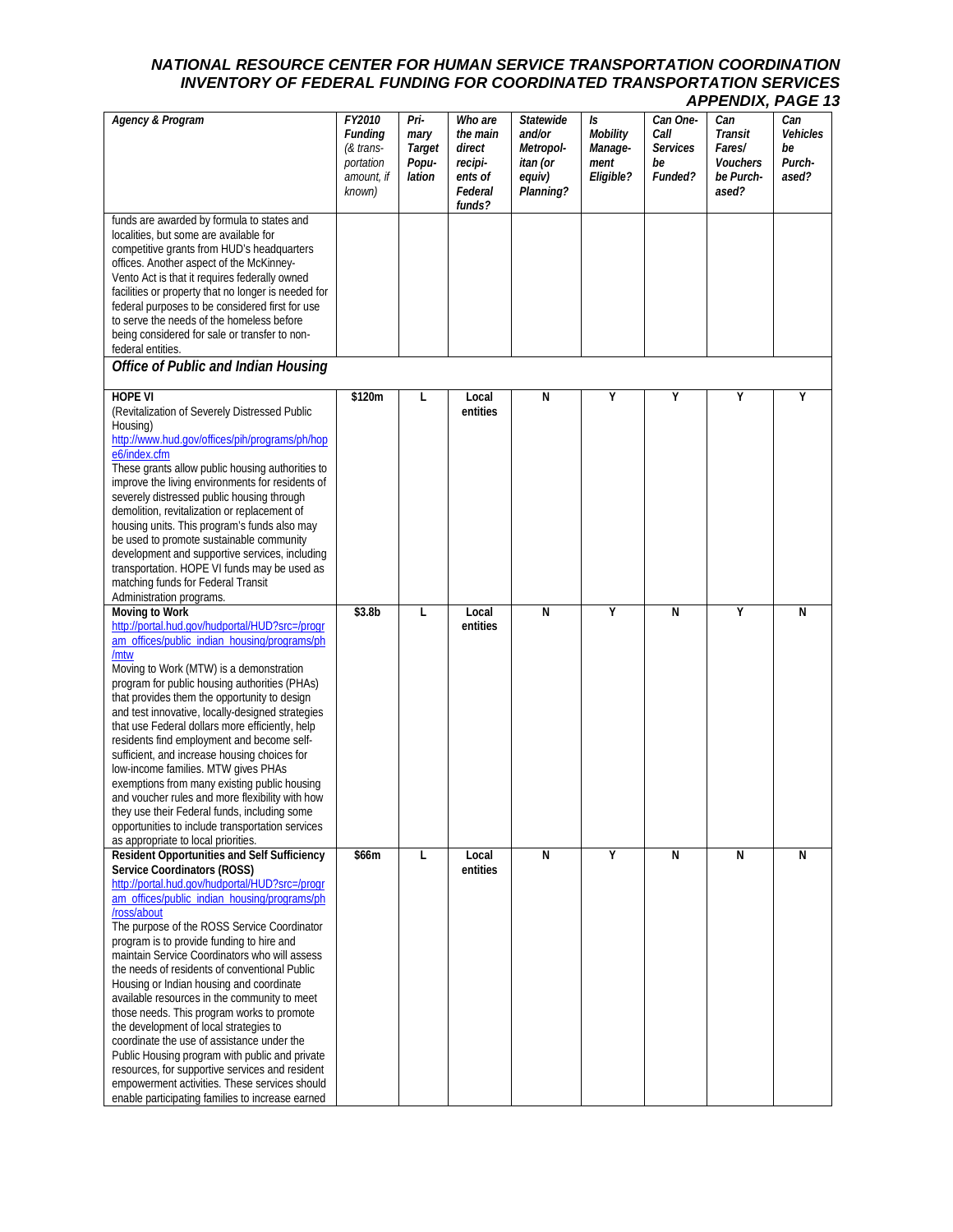| <b>Agency &amp; Program</b>                                                                                                                                                                                                                                                                                                                                                                                                                                                       | FY2010<br><b>Funding</b><br>(& trans-<br>portation<br>amount, if<br>known) | Pri-<br>mary<br>Target<br>Popu-<br>lation | Who are<br>the main<br>direct<br>recipi-<br>ents of<br>Federal<br>funds? | <b>Statewide</b><br>and/or<br>Metropol-<br>itan (or<br>equiv)<br>Planning? | Is<br><b>Mobility</b><br>Manage-<br>ment<br>Eligible? | Can One-<br>Call<br><b>Services</b><br>be<br>Funded? | Can<br><b>Transit</b><br>Fares/<br><b>Vouchers</b><br>be Purch-<br>ased? | Can<br><b>Vehicles</b><br>be<br>Purch-<br>ased? |
|-----------------------------------------------------------------------------------------------------------------------------------------------------------------------------------------------------------------------------------------------------------------------------------------------------------------------------------------------------------------------------------------------------------------------------------------------------------------------------------|----------------------------------------------------------------------------|-------------------------------------------|--------------------------------------------------------------------------|----------------------------------------------------------------------------|-------------------------------------------------------|------------------------------------------------------|--------------------------------------------------------------------------|-------------------------------------------------|
| income, reduce or eliminate the need for<br>welfare assistance, make progress toward<br>achieving economic independence and housing<br>self-sufficiency, or, in the case of elderly or<br>disabled residents, help improve living<br>conditions and enable residents to age-in-<br>place.                                                                                                                                                                                         |                                                                            |                                           |                                                                          |                                                                            |                                                       |                                                      |                                                                          |                                                 |
| <b>Choice Neighborhoods</b><br>http://portal.hud.gov/hudportal/HUD?src=/progr<br>am_offices/public_indian_housing/programs/ph<br>/cn<br>Choice Neighborhoods grants transform<br>distressed neighborhoods and public and<br>assisted projects into viable and sustainable<br>mixed-income neighborhoods by linking<br>housing improvements with appropriate<br>services, schools, public assets, transportation,<br>and access to jobs.                                           | \$122m                                                                     | L                                         | Local<br>entities                                                        | N                                                                          | N                                                     | N                                                    | N                                                                        | N                                               |
| <b>Office of Housing</b>                                                                                                                                                                                                                                                                                                                                                                                                                                                          |                                                                            |                                           |                                                                          |                                                                            |                                                       |                                                      |                                                                          |                                                 |
| Supportive Housing for the Elderly<br>http://portal.hud.gov/hudportal/HUD?src=/progr<br>am offices/housing/mfh/progdesc/eld202<br>Also known as Section 202, this program helps<br>expand the supply of affordable housing with<br>supportive services for the elderly. It provides<br>very low-income elderly with options that allow<br>them to live independently but in an<br>environment that provides support activities<br>such as cleaning, cooking, transportation, etc. | \$411m                                                                     | E                                         | Local<br>entities                                                        | N                                                                          | Υ                                                     | N                                                    | Υ                                                                        | N                                               |
| Supportive Housing for Persons with<br><b>Disabilities</b><br>http://portal.hud.gov/hudportal/HUD?src=/progr<br>am_offices/housing/mfh/progdesc/disab811<br>Through the Section 811 Supportive Housing<br>for Persons with Disabilities program, HUD<br>provides funding to develop and subsidize<br>rental housing with the availability of supportive<br>services, including transportation, for very low-<br>income adults with disabilities.                                  | \$115m                                                                     | D                                         | Local<br>entities                                                        | N                                                                          | Υ                                                     | N                                                    | Υ                                                                        | N                                               |
| <b>Congregate Housing Services Program</b><br>http://portal.hud.gov/hudportal/HUD?src=/progr<br>am offices/housing/mfh/progdesc/chsp<br>Although HUD has made no new grants under<br>this program since 1995, it continues to provide<br>technical assistance to assist previous<br>recipients in their efforts to provide meals and<br>other supportive services needed by frail<br>elderly residents and residents with disabilities<br>in federally subsidized housing.        | \$0.00                                                                     | n/a                                       | n/a                                                                      | n/a                                                                        | n/a                                                   | n/a                                                  | n/a                                                                      | n/a                                             |
| Office of Sustainable Housing and Communities                                                                                                                                                                                                                                                                                                                                                                                                                                     |                                                                            |                                           |                                                                          |                                                                            |                                                       |                                                      |                                                                          |                                                 |
| Sustainable Communities Initiative<br>http://portal.hud.gov/hudportal/HUD?src=/progr<br>am_offices/sustainable_housing_communities/<br>The objective of the Sustainable Communities<br>Initiative is to stimulate more integrated and<br>sophisticated regional planning and outcomes<br>that guide state, metropolitan and local<br>investments in land use, transportation and<br>house, as well as challenging localities to<br>undertake zoning and land use reforms. This    | \$102m                                                                     | Other                                     | States,<br>local<br>entities                                             | Υ                                                                          | Υ                                                     | Υ                                                    | N                                                                        | N                                               |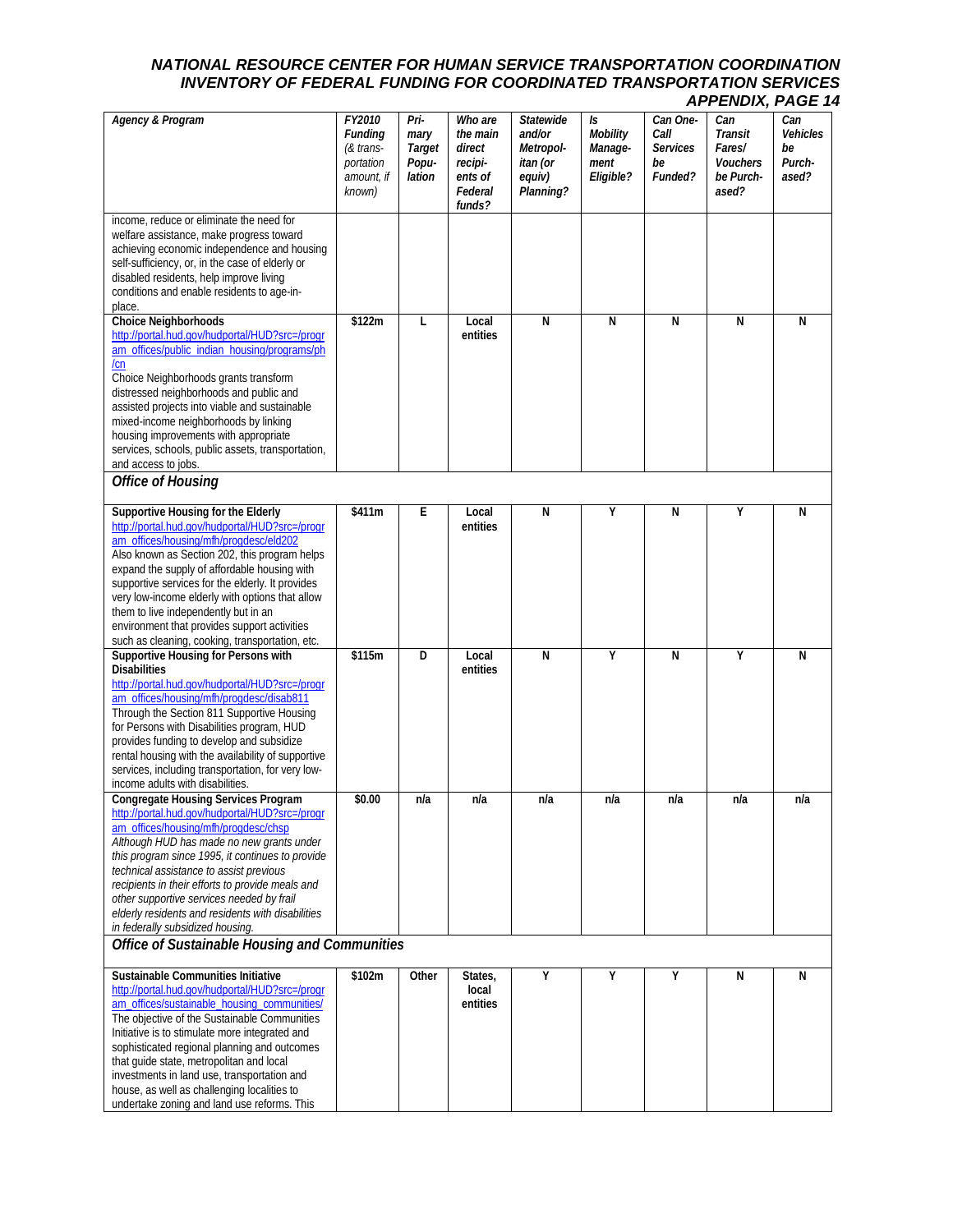| <b>Agency &amp; Program</b>                                                                                                                                                                                                                                                                                                                                                                                                                                                                                                                                                                                                                                                                                                                                                                                                                                                                                                                                                                                   | FY2010<br>Funding<br>(& trans-<br>portation<br>amount, if<br>known) | Pri-<br>mary<br><b>Target</b><br>Popu-<br>lation | Who are<br>the main<br>direct<br>recipi-<br>ents of<br>Federal<br>funds? | Statewide<br>and/or<br>Metropol-<br>itan (or<br>equiv)<br>Planning? | Is<br>Mobility<br>Manage-<br>ment<br>Eligible? | Can One-<br>Call<br><b>Services</b><br>be<br>Funded? | Can<br>Transit<br>Fares/<br><b>Vouchers</b><br>be Purch-<br>ased? | Can<br>Vehicles<br>be<br>Purch-<br>ased? |
|---------------------------------------------------------------------------------------------------------------------------------------------------------------------------------------------------------------------------------------------------------------------------------------------------------------------------------------------------------------------------------------------------------------------------------------------------------------------------------------------------------------------------------------------------------------------------------------------------------------------------------------------------------------------------------------------------------------------------------------------------------------------------------------------------------------------------------------------------------------------------------------------------------------------------------------------------------------------------------------------------------------|---------------------------------------------------------------------|--------------------------------------------------|--------------------------------------------------------------------------|---------------------------------------------------------------------|------------------------------------------------|------------------------------------------------------|-------------------------------------------------------------------|------------------------------------------|
| initiative has undertaken national competitive<br>challenge grants, competitive regional planning<br>grants, and competitive capacity building<br>grants.                                                                                                                                                                                                                                                                                                                                                                                                                                                                                                                                                                                                                                                                                                                                                                                                                                                     |                                                                     |                                                  |                                                                          |                                                                     |                                                |                                                      |                                                                   |                                          |
| <b>DEPARTMENT OF INTERIOR</b>                                                                                                                                                                                                                                                                                                                                                                                                                                                                                                                                                                                                                                                                                                                                                                                                                                                                                                                                                                                 |                                                                     |                                                  |                                                                          |                                                                     |                                                |                                                      |                                                                   |                                          |
| <b>Bureau of Indian Affairs</b>                                                                                                                                                                                                                                                                                                                                                                                                                                                                                                                                                                                                                                                                                                                                                                                                                                                                                                                                                                               |                                                                     |                                                  |                                                                          |                                                                     |                                                |                                                      |                                                                   |                                          |
| <b>Tribal Human Services</b><br>http://www.bia.gov/WhoWeAre/BIA/OIS/Human<br>Services/index.htm<br>The Bureau of Indian Affairs' Division of Human<br>Services provides direct funding to individuals<br>and activities related to social services, welfare<br>assistance. Indian child welfare and tribes'<br>human services program administration.                                                                                                                                                                                                                                                                                                                                                                                                                                                                                                                                                                                                                                                         | \$118m                                                              | Other                                            | Tribes,<br>Individ-<br>auals                                             | N                                                                   | Υ                                              | Υ                                                    | Υ                                                                 | N                                        |
| Tribal Community, Economic & Workforce<br>Development<br>http://www.bia.gov/WhoWeAre/AS-<br>IA/IEED/DWD/index.htm<br>The Bureau of Indian Affairs' Division of<br>Workforce Development manages a wide<br>variety of job placement and training activities<br>to promote job training and employment<br>opportunities. These include coordination of<br>federal employment and training resources for<br>tribes, providing training for economic<br>development opportunities towards job<br>creation, and administering other tribal job<br>training programs.                                                                                                                                                                                                                                                                                                                                                                                                                                               | \$42m                                                               | Other                                            | <b>Tribes</b>                                                            | N                                                                   | Υ                                              | Υ                                                    | Υ                                                                 | N                                        |
| <b>Bureau of Indian Education</b>                                                                                                                                                                                                                                                                                                                                                                                                                                                                                                                                                                                                                                                                                                                                                                                                                                                                                                                                                                             |                                                                     |                                                  |                                                                          |                                                                     |                                                |                                                      |                                                                   |                                          |
| Indian Schools Student Transportation<br>Assistance for Indian Children with Severe<br><b>Disabilities</b><br>Administrative Cost Grants for Indian<br><b>Schools</b><br><b>Indian Education Assistance to Schools</b><br>http://www.bie.edu/Schools/PrimarySecondary/i<br>ndex.htm<br>The Bureau of Indian Education oversees a<br>total of 183 elementary and secondary schools,<br>located on 64 reservations in 23 states. Of<br>these, 59 are BIE-operated and 124 are<br>Tribally-operated under BIE contracts or grants.<br>The Bureau also funds or operates off-<br>reservation boarding schools and peripheral<br>dormitories near reservations for students<br>attending public schools. BIE provides for<br>school bus transportation of children to and<br>from its schools. Furthermore, BIE provides for<br>the educational needs of Indian children with<br>disabilities, including their necessary<br>transportation, in compliance with the<br>Individuals with Disabilities Education Act. | \$147m<br>Trans-<br>port:<br>\$50.5m                                | Υ                                                | <b>Tribes</b>                                                            | N                                                                   | N                                              | N                                                    | N                                                                 | Υ                                        |
| Family and Child Education<br>http://www.bie.edu/Programs/FACE/index.htm<br>Known by its acronym as FACE, this program<br>was initiated in 1990, and currently has<br>programs in 44 Bureau of Indian Education<br>(BIE) funded schools. It was designed as a<br>family literacy program, and has become an                                                                                                                                                                                                                                                                                                                                                                                                                                                                                                                                                                                                                                                                                                   | \$11m                                                               | Y                                                | <b>Tribes</b>                                                            | N                                                                   | N                                              | N                                                    | Υ                                                                 | N                                        |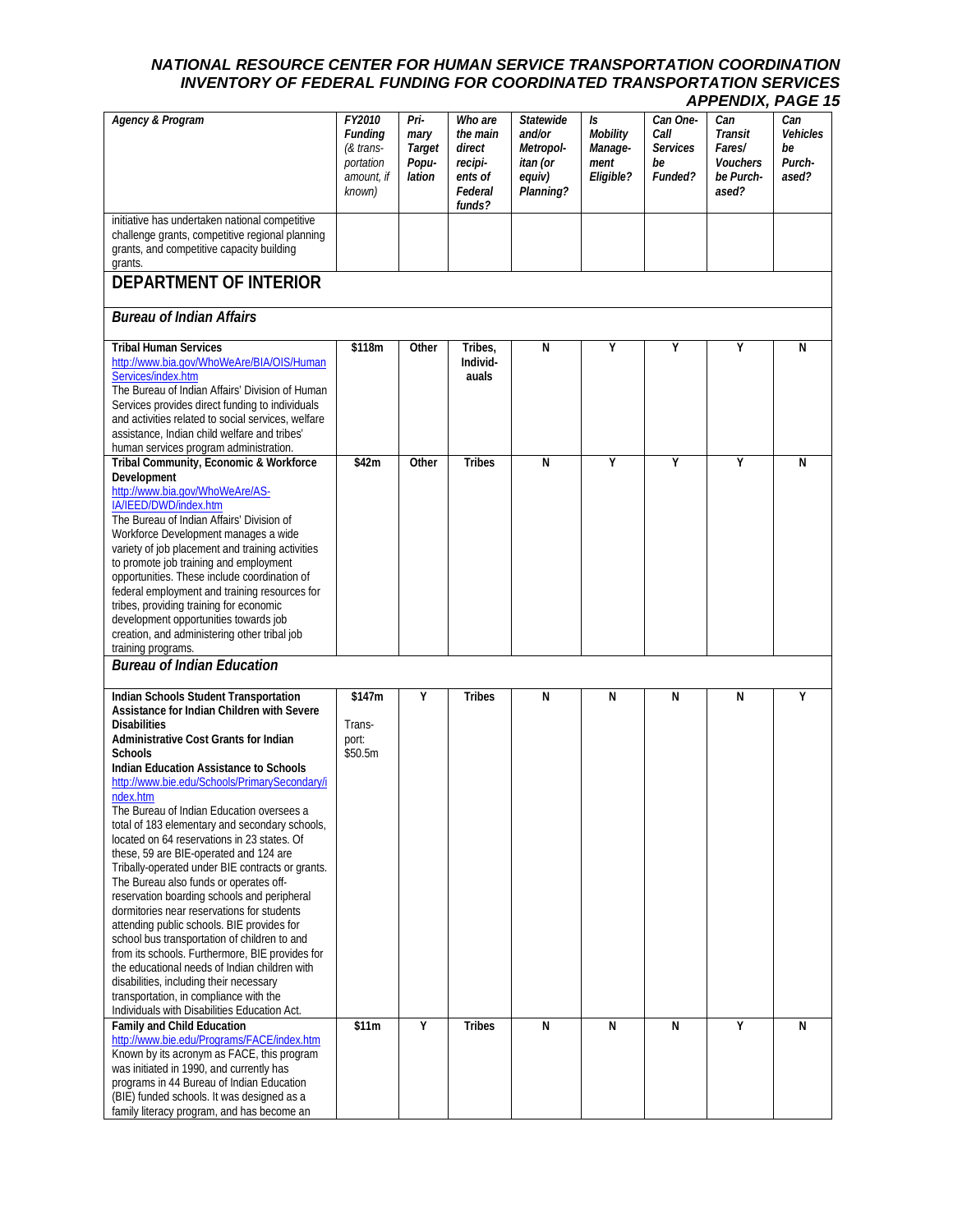| <b>Agency &amp; Program</b>                                                                        | FY2010<br>Funding<br>(& trans-<br>portation<br>amount, if<br>known) | Pri-<br>mary<br>Target<br>Popu-<br>lation | Who are<br>the main<br>direct<br>recipi-<br>ents of<br>Federal<br>funds? | <b>Statewide</b><br>and/or<br>Metropol-<br>itan (or<br>equiv)<br>Planning? | Is<br>Mobility<br>Manage-<br>ment<br>Eligible? | Can One-<br>Call<br><b>Services</b><br>be<br>Funded? | Can<br>Transit<br>Fares/<br><b>Vouchers</b><br>be Purch-<br>ased? | Can<br><b>Vehicles</b><br>be<br>Purch-<br>ased? |
|----------------------------------------------------------------------------------------------------|---------------------------------------------------------------------|-------------------------------------------|--------------------------------------------------------------------------|----------------------------------------------------------------------------|------------------------------------------------|------------------------------------------------------|-------------------------------------------------------------------|-------------------------------------------------|
| integrated model for an early                                                                      |                                                                     |                                           |                                                                          |                                                                            |                                                |                                                      |                                                                   |                                                 |
| childhood/parental involvement program for<br>American Indian families in BIE-funded               |                                                                     |                                           |                                                                          |                                                                            |                                                |                                                      |                                                                   |                                                 |
| schools. The goals of the FACE program are:                                                        |                                                                     |                                           |                                                                          |                                                                            |                                                |                                                      |                                                                   |                                                 |
| to support parents/primary caregivers in their<br>role as their child's first and most influential |                                                                     |                                           |                                                                          |                                                                            |                                                |                                                      |                                                                   |                                                 |
| teacher; to increase family literacy; to                                                           |                                                                     |                                           |                                                                          |                                                                            |                                                |                                                      |                                                                   |                                                 |
| strengthen family-school-community<br>connections; to promote the early identification             |                                                                     |                                           |                                                                          |                                                                            |                                                |                                                      |                                                                   |                                                 |
| and services to children with special needs; to                                                    |                                                                     |                                           |                                                                          |                                                                            |                                                |                                                      |                                                                   |                                                 |
| increase parent participation in their child's<br>learning; to support and celebrate the unique    |                                                                     |                                           |                                                                          |                                                                            |                                                |                                                      |                                                                   |                                                 |
| cultural and linguistic diversity of each<br>American Indian community served by the               |                                                                     |                                           |                                                                          |                                                                            |                                                |                                                      |                                                                   |                                                 |
| program; and to promote lifelong learning.                                                         |                                                                     |                                           |                                                                          |                                                                            |                                                |                                                      |                                                                   |                                                 |
| Transportation in support of these goals may<br>be provided.                                       |                                                                     |                                           |                                                                          |                                                                            |                                                |                                                      |                                                                   |                                                 |
| <b>DEPARTMENT OF LABOR</b>                                                                         |                                                                     |                                           |                                                                          |                                                                            |                                                |                                                      |                                                                   |                                                 |
| <b>Employment and Training Administration</b>                                                      |                                                                     |                                           |                                                                          |                                                                            |                                                |                                                      |                                                                   |                                                 |
| <b>Trade Adjustment Assistance Training</b><br>Grants                                              | \$685m                                                              | Other                                     | <b>States</b>                                                            | N                                                                          | Υ                                              | N                                                    | Υ                                                                 | N                                               |
| http://www.doleta.gov/tradeact/                                                                    |                                                                     |                                           |                                                                          |                                                                            |                                                |                                                      |                                                                   |                                                 |
| The Trade Adjustment Assistance (TAA)<br>program is a federal program that provides a              |                                                                     |                                           |                                                                          |                                                                            |                                                |                                                      |                                                                   |                                                 |
| path for employment growth and opportunity                                                         |                                                                     |                                           |                                                                          |                                                                            |                                                |                                                      |                                                                   |                                                 |
| through aid to US workers who have lost their<br>jobs as a result of foreign trade. The TAA        |                                                                     |                                           |                                                                          |                                                                            |                                                |                                                      |                                                                   |                                                 |
| program seeks to provide these workers with<br>opportunities to obtain the skills, resources and   |                                                                     |                                           |                                                                          |                                                                            |                                                |                                                      |                                                                   |                                                 |
| support they need to become reemployed.                                                            |                                                                     |                                           |                                                                          |                                                                            |                                                |                                                      |                                                                   |                                                 |
| Welfare to Work Grants for Tribes<br>[identified in 2003, but since discontinued]                  | \$0.00                                                              | n/a                                       | n/a                                                                      | n/a                                                                        | n/a                                            | n/a                                                  | n/a                                                               | n/a                                             |
| Welfare to Work for States and Local                                                               | \$0.00                                                              | n/a                                       | n/a                                                                      | n/a                                                                        | n/a                                            | n/a                                                  | n/a                                                               | n/a                                             |
| Governments<br>[identified in 2003, but since discontinued]                                        |                                                                     |                                           |                                                                          |                                                                            |                                                |                                                      |                                                                   |                                                 |
| <b>Work Incentive Grants</b><br>[identified in 2003, but since discontinued]                       | \$0.00                                                              | n/a                                       | n/a                                                                      | n/a                                                                        | n/a                                            | n/a                                                  | n/a                                                               | n/a                                             |
| Workforce Investment Act Adult &                                                                   | \$3.5b                                                              | Other                                     | <b>States</b>                                                            | <b>State</b>                                                               | Υ                                              | Υ                                                    | Y                                                                 | N                                               |
| <b>Dislocated Worker Programs</b><br>http://www.doleta.gov/programs/general_info.cf                |                                                                     |                                           |                                                                          | Metro                                                                      |                                                |                                                      |                                                                   |                                                 |
| m<br>Workforce Investment Act Youth Activities                                                     |                                                                     |                                           |                                                                          |                                                                            |                                                |                                                      |                                                                   |                                                 |
| http://www.doleta.gov/youth_services/                                                              |                                                                     |                                           |                                                                          |                                                                            |                                                |                                                      |                                                                   |                                                 |
| Native American Employment and Training<br>http://www.doleta.gov/dinap/                            |                                                                     |                                           |                                                                          |                                                                            |                                                |                                                      |                                                                   |                                                 |
| National Farmworker Jobs Program                                                                   |                                                                     |                                           |                                                                          |                                                                            |                                                |                                                      |                                                                   |                                                 |
| (Migrant and Seasonal Farmworker Program)<br>http://www.doleta.gov/MSFW/html/NFJP.cfm              |                                                                     |                                           |                                                                          |                                                                            |                                                |                                                      |                                                                   |                                                 |
| The Workforce Investment Act (WIA)                                                                 |                                                                     |                                           |                                                                          |                                                                            |                                                |                                                      |                                                                   |                                                 |
| authorizes funding to state, tribal and local<br>workforce development agencies for a variety      |                                                                     |                                           |                                                                          |                                                                            |                                                |                                                      |                                                                   |                                                 |
| of employment and training services for youths,                                                    |                                                                     |                                           |                                                                          |                                                                            |                                                |                                                      |                                                                   |                                                 |
| adults, dislocated workers, migrant and<br>seasonal farmworkers and their families, and            |                                                                     |                                           |                                                                          |                                                                            |                                                |                                                      |                                                                   |                                                 |
| Native Americans. These funds may be used to<br>help provide transportation to training programs   |                                                                     |                                           |                                                                          |                                                                            |                                                |                                                      |                                                                   |                                                 |
| for program participants.                                                                          |                                                                     |                                           |                                                                          |                                                                            |                                                |                                                      |                                                                   |                                                 |
| Youthbuild<br>http://www.doleta.gov/youth_services/youthbuil                                       | \$116m                                                              | Y                                         | Local<br>entities                                                        | N                                                                          | N                                              | N                                                    | Υ                                                                 | N                                               |
| d.cfm                                                                                              |                                                                     |                                           |                                                                          |                                                                            |                                                |                                                      |                                                                   |                                                 |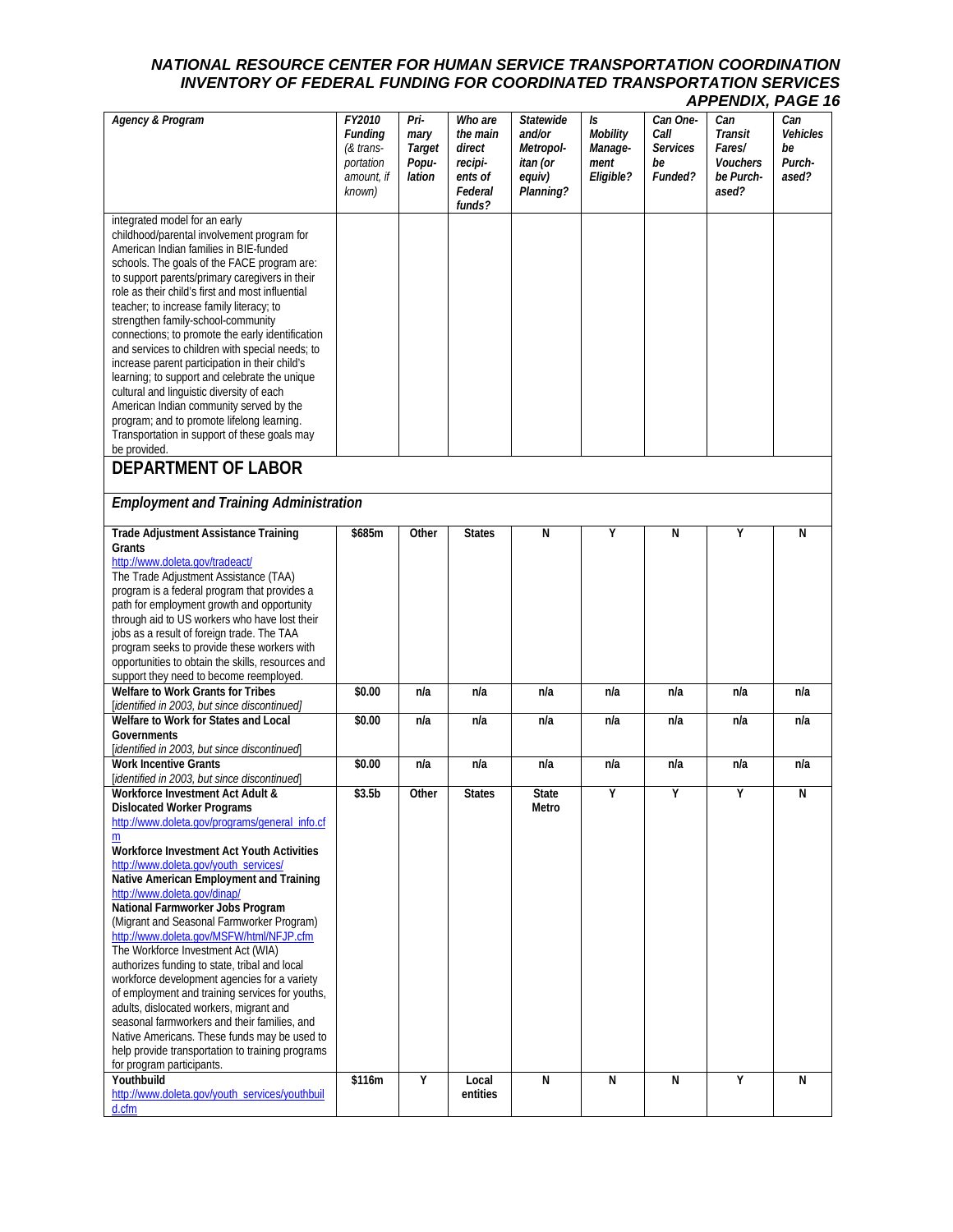|                                                                                                                                                                                                                                                                                                                                                                                                                                                                                                                                                                                                                                                          |                                                                            |                                           |                                                                          |                                                                            |                                                |                                                      | енову г                                                           | 795 I                                    |
|----------------------------------------------------------------------------------------------------------------------------------------------------------------------------------------------------------------------------------------------------------------------------------------------------------------------------------------------------------------------------------------------------------------------------------------------------------------------------------------------------------------------------------------------------------------------------------------------------------------------------------------------------------|----------------------------------------------------------------------------|-------------------------------------------|--------------------------------------------------------------------------|----------------------------------------------------------------------------|------------------------------------------------|------------------------------------------------------|-------------------------------------------------------------------|------------------------------------------|
| Agency & Program                                                                                                                                                                                                                                                                                                                                                                                                                                                                                                                                                                                                                                         | FY2010<br><b>Funding</b><br>(& trans-<br>portation<br>amount, if<br>known) | Pri-<br>mary<br>Target<br>Popu-<br>lation | Who are<br>the main<br>direct<br>recipi-<br>ents of<br>Federal<br>funds? | <b>Statewide</b><br>and/or<br>Metropol-<br>itan (or<br>equiv)<br>Planning? | Is<br>Mobility<br>Manage-<br>ment<br>Eligible? | Can One-<br>Call<br><b>Services</b><br>be<br>Funded? | Can<br><b>Transit</b><br>Fares/<br>Vouchers<br>be Purch-<br>ased? | Can<br>Vehicles<br>be<br>Purch-<br>ased? |
| Youthbuild is an alternative education program<br>that assists youth who are often significantly<br>behind in basic skills with obtaining the<br>education and employment skills necessary to<br>achieve economic self-sufficiency, while also<br>providing these disadvantaged youth with<br>opportunities for meaningful work, fostering a<br>commitment to community development among<br>youth in low-income communities, and<br>expanding the supply of permanent affordable<br>housing by utilizing the energies and talents of<br>disadvantaged youth.                                                                                            |                                                                            |                                           |                                                                          |                                                                            |                                                |                                                      |                                                                   |                                          |
| <b>Youth Opportunity Grants</b><br>[identified in 2003, but since discontinued]                                                                                                                                                                                                                                                                                                                                                                                                                                                                                                                                                                          | \$0.00                                                                     | n/a                                       | n/a                                                                      | n/a                                                                        | n/a                                            | n/a                                                  | n/a                                                               | n/a                                      |
| <b>Senior Community Service Employment</b><br>Program<br>http://www.doleta.gov/seniors/<br>This program, authorized at Title V of the Older<br>Americans Act, provides formula grants to<br>states, and grants to national nonprofit<br>organizations, for subsidized employment and<br>related services for low-income elders.<br>Transportation is among the services provided<br>through this program.                                                                                                                                                                                                                                                | \$820m                                                                     | E                                         | <b>States</b>                                                            | N                                                                          | Y                                              | Υ                                                    | Υ                                                                 | N                                        |
| <b>Employment Standards Administration</b>                                                                                                                                                                                                                                                                                                                                                                                                                                                                                                                                                                                                               |                                                                            |                                           |                                                                          |                                                                            |                                                |                                                      |                                                                   |                                          |
| <b>Black Lung Benefits Program</b><br>http://www.dol.gov/owcp/dcmwc/regs/complian<br>ce/bltable.htm<br>Coal industry workers who have been disabled<br>from pneumoconiosis, or "Black Lung Disease,"<br>and the widow(er)s and surviving dependents<br>of these workers, receive monthly cash<br>payments and other benefits from the Black<br>Lung Disability Trust Fund. In addition to the<br>cash payments, which carry no restriction on<br>their use, persons disabled due to<br>pneumoconiosis are reimbursed for their travel<br>to and from necessary medical care; these<br>reimbursements can be for payments to<br>transportation providers. | \$596m                                                                     | Other                                     | Eligible<br>individ-<br>uals                                             | N                                                                          | Y                                              | N                                                    | Υ                                                                 | N                                        |
| Office of Job Corps                                                                                                                                                                                                                                                                                                                                                                                                                                                                                                                                                                                                                                      |                                                                            |                                           |                                                                          |                                                                            |                                                |                                                      |                                                                   |                                          |
| <b>Job Corps</b><br>http://www.jobcorps.gov/home.aspx<br>Job Corps is an alternative education and<br>training program that helps young people from<br>low-income households earn a high school<br>diploma or GED, and find and keep a good job.                                                                                                                                                                                                                                                                                                                                                                                                         | \$1.7b                                                                     | Υ                                         |                                                                          | N                                                                          | N                                              | N                                                    | Υ                                                                 | N                                        |
| Veterans' Employment and Training Service                                                                                                                                                                                                                                                                                                                                                                                                                                                                                                                                                                                                                |                                                                            |                                           |                                                                          |                                                                            |                                                |                                                      |                                                                   |                                          |
| Veterans Workforce Investment Program<br>(Veterans' Employment Program)<br>http://www.dol.gov/vets/programs/vwip/main.ht<br>m<br>Homeless Veterans Reintegration Project<br>http://www.dol.gov/vets/grants/hvrp.htm<br>The Labor Department's Veterans' Employment<br>and Training Service addresses the specific<br>needs of veterans, including veterans with<br>disabilities, as they transition from military<br>service to non-military employment. Working                                                                                                                                                                                         | \$43m                                                                      | ٧                                         | <b>State</b>                                                             | <b>State</b>                                                               | Υ                                              | Υ                                                    | Υ                                                                 | N                                        |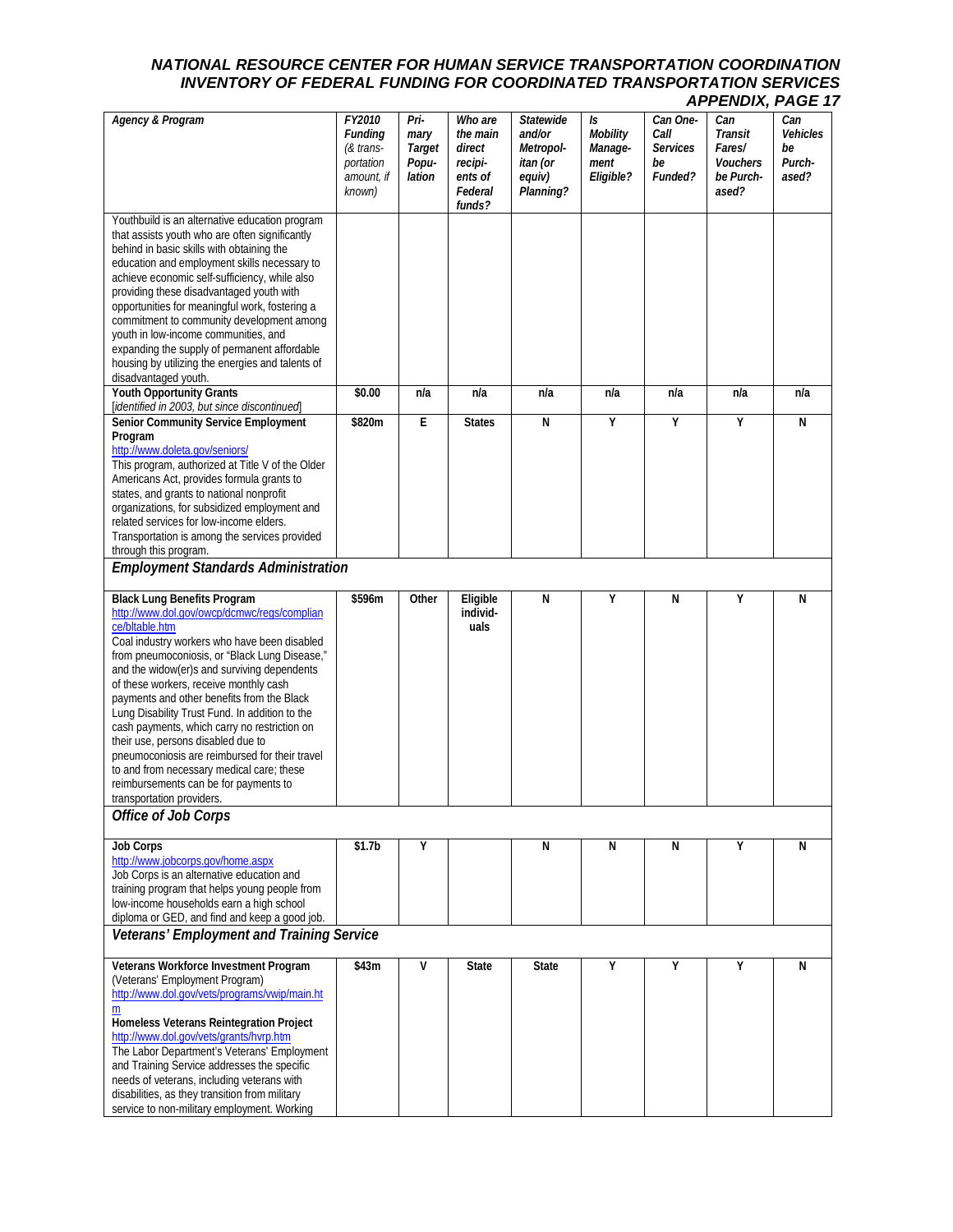|                                                                                                                                                                                                                                                                                                                                                                                                                                                                                                                                                                                                                                                                                                       |                                                                            |                                           |                                                                          |                                                                            |                                                |                                                      | <b>LIVERY,</b>                                                    |                                          |
|-------------------------------------------------------------------------------------------------------------------------------------------------------------------------------------------------------------------------------------------------------------------------------------------------------------------------------------------------------------------------------------------------------------------------------------------------------------------------------------------------------------------------------------------------------------------------------------------------------------------------------------------------------------------------------------------------------|----------------------------------------------------------------------------|-------------------------------------------|--------------------------------------------------------------------------|----------------------------------------------------------------------------|------------------------------------------------|------------------------------------------------------|-------------------------------------------------------------------|------------------------------------------|
| <b>Agency &amp; Program</b>                                                                                                                                                                                                                                                                                                                                                                                                                                                                                                                                                                                                                                                                           | FY2010<br><b>Funding</b><br>(& trans-<br>portation<br>amount, if<br>known) | Pri-<br>mary<br>Target<br>Popu-<br>lation | Who are<br>the main<br>direct<br>recipi-<br>ents of<br>Federal<br>funds? | <b>Statewide</b><br>and/or<br>Metropol-<br>itan (or<br>equiv)<br>Planning? | Is<br>Mobility<br>Manage-<br>ment<br>Eligible? | Can One-<br>Call<br><b>Services</b><br>be<br>Funded? | Can<br>Transit<br>Fares/<br><b>Vouchers</b><br>be Purch-<br>ased? | Can<br>Vehicles<br>be<br>Purch-<br>ased? |
| through state and local workforce agencies,<br>veterans groups, and One-Stop Career<br>Centers, a variety of job search, training,<br>transitional assistance and necessary<br>supportive services, occasionally including<br>transportation, are provided to veterans, with<br>particular emphasis paid to addressing the<br>needs of veterans with disabilities and<br>homeless veterans.                                                                                                                                                                                                                                                                                                           |                                                                            |                                           |                                                                          |                                                                            |                                                |                                                      |                                                                   |                                          |
| DEPARTMENT OF TRANSPORTATION                                                                                                                                                                                                                                                                                                                                                                                                                                                                                                                                                                                                                                                                          |                                                                            |                                           |                                                                          |                                                                            |                                                |                                                      |                                                                   |                                          |
| <b>Federal Transit Administration</b>                                                                                                                                                                                                                                                                                                                                                                                                                                                                                                                                                                                                                                                                 |                                                                            |                                           |                                                                          |                                                                            |                                                |                                                      |                                                                   |                                          |
| Over-the-Road Bus Accessibility Grants<br>http://www.fta.dot.gov/funding/grants/grants fin<br>ancing 11856.html<br>This is a program of grants to help private<br>operators of over-the-road buses finance a<br>portion of their costs in complying with unique<br>aspects of the Americans with Disabilities Act<br>that pertain to these vehicles and their<br>operations. NOTE: This program<br>discontinued as of FY 2013, per MAP-21.                                                                                                                                                                                                                                                            | \$6m                                                                       | Other                                     | Private<br>bus com-<br>panies                                            | N                                                                          | N                                              | N                                                    | N                                                                 | N                                        |
| <b>Transit Capital Assistance for Elderly</b><br>Persons and Persons with Disabilities<br>http://www.fta.dot.gov/funding/grants/grants fin<br>ancing_3556.html<br>Known by its authorizing legislation as Section<br>5310, this program provides formula funding to<br>state for the purpose of assisting private<br>nonprofit groups and certain public bodies in<br>meeting the transportation needs of elders and<br>persons with disabilities. With a limited number<br>of exceptions, funds may be used only for<br>capital expenses or purchase-of-service<br>agreements. States receive these funds on a<br>formula basis. NOTE: This program revised<br>significantly in FY 2013, per MAP-21. | \$176m                                                                     | E.D                                       | <b>States</b>                                                            | <b>State</b>                                                               | Υ                                              | Y                                                    | N                                                                 | Υ                                        |
| Job Access and Reverse Commute Program<br>http://www.fta.dot.gov/funding/grants/grants fin<br>ancing 3550.html<br>The Job Access and Reverse Commute<br>program (JARC) promotes transportation<br>services in urban and rural areas that assist<br>welfare recipients and low-income individuals in<br>accessing employment opportunities. Funding<br>is distributed by formula to urbanized areas<br>over 200,000 population, and to states for<br>projects in rural areas and in urbanized areas<br>of less than 200,000 population. NOTE: This<br>program discontinued as of FY 2013, per<br>MAP-21.                                                                                               | \$163m                                                                     | L                                         | States,<br>local<br>entities                                             | <b>State</b><br>Metro                                                      | Υ                                              | Υ                                                    | N                                                                 | Υ                                        |
| Federal Transit Formula Grants -<br>Nonurbanized ("rural") Areas<br>http://www.fta.dot.gov/funding/grants/grants fin<br>ancing_3555.html<br>Commonly known by its authorizing legislation<br>as Section 5311, this is a program of formula<br>funding to states for the purpose of supporting<br>public transportation in areas with populations<br>of less than 50,000. Funds may be used to<br>support administrative, capital or operating                                                                                                                                                                                                                                                         | \$633m                                                                     | Other                                     | <b>States</b>                                                            | <b>State</b>                                                               | Υ                                              | Y                                                    | Υ                                                                 | Υ                                        |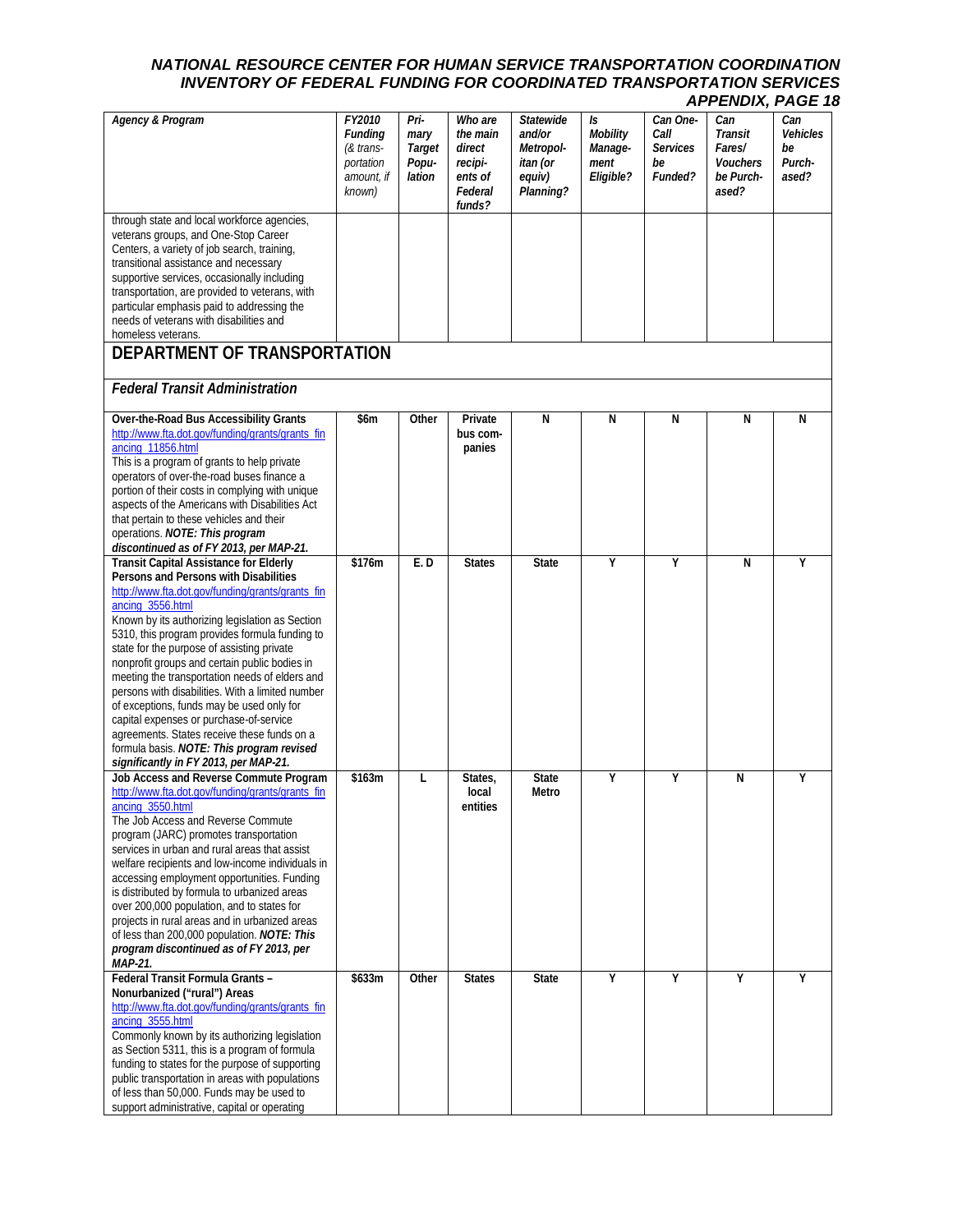| <b>Agency &amp; Program</b>                                                                                                                                                                                                                                                                                                                                                                                                                                                                                                                                                                                                                                                                                                                                                                                                                                                                                                                                                                                                                                                                                                                                                                                                      | FY2010<br><b>Funding</b><br>(& trans-<br>portation<br>amount, if<br>known) | Pri-<br>mary<br>Target<br>Popu-<br>lation | Who are<br>the main<br>direct<br>recipi-<br>ents of<br>Federal<br>funds? | Statewide<br>and/or<br>Metropol-<br>itan (or<br>equiv)<br>Planning? | Is<br>Mobility<br>Manage-<br>ment<br>Eligible? | Can One-<br>Call<br><b>Services</b><br>be<br>Funded? | Can<br>Transit<br>Fares/<br>Vouchers<br>be Purch-<br>ased? | Can<br>Vehicles<br>be<br>Purch-<br>ased? |
|----------------------------------------------------------------------------------------------------------------------------------------------------------------------------------------------------------------------------------------------------------------------------------------------------------------------------------------------------------------------------------------------------------------------------------------------------------------------------------------------------------------------------------------------------------------------------------------------------------------------------------------------------------------------------------------------------------------------------------------------------------------------------------------------------------------------------------------------------------------------------------------------------------------------------------------------------------------------------------------------------------------------------------------------------------------------------------------------------------------------------------------------------------------------------------------------------------------------------------|----------------------------------------------------------------------------|-------------------------------------------|--------------------------------------------------------------------------|---------------------------------------------------------------------|------------------------------------------------|------------------------------------------------------|------------------------------------------------------------|------------------------------------------|
| costs of local transportation providers. States<br>are to spend 15 percent of their funding<br>allocations on rural intercity bus needs, unless<br>their governor certifies these needs already are<br>adequately met. States may distribute funding<br>to public, private non-profit, or tribal<br>organizations.                                                                                                                                                                                                                                                                                                                                                                                                                                                                                                                                                                                                                                                                                                                                                                                                                                                                                                               |                                                                            |                                           |                                                                          |                                                                     |                                                |                                                      |                                                            |                                          |
| Federal Transit Formula Grants - Urbanized<br>Areas<br>http://www.fta.dot.gov/funding/grants/grants_fin<br>ancing_3561.html<br>Commonly known by its authorizing legislation<br>as Section 5307, this program provides<br>formula-based funding for transit projects in<br>urbanized areas with populations greater than<br>50,000. In areas with populations greater than<br>200,000, funds are apportioned directly to<br>designated recipients in the urbanized area,<br>and may be used almost solely for capital<br>expenses, although both preventive<br>maintenance and mobility management<br>activities are considered eligible capital<br>expenses (these urbanized areas also may<br>spend up to 10 percent of their Section 5307<br>allocations on the costs of their ADA<br>complementary paratransit operations, and are<br>required to spend 1 percent of their allocations<br>on safety and security, and 1 percent on transit<br>enhancements). In urbanized areas with<br>populations between 50,000 and 200,000,<br>Section 5307 funds may be used either for<br>capital or operating costs, and typically are<br>allocated to states for distribution among the<br>smaller urbanized areas within the state. | \$4.9b                                                                     | Other                                     | States,<br>local<br>entities                                             | <b>State</b><br>Metro                                               | Υ                                              | Y                                                    | Ÿ                                                          | Υ                                        |
| New Freedom Program<br>http://www.fta.dot.gov/funding/grants/grants fin<br>ancing_3549.html<br>The New Freedom formula grant program aims<br>to reduce barriers to transportation services<br>and expand the transportation mobility options<br>available to persons with disabilities act beyond<br>the requirements of the Americans with<br>Disabilities Act of 1990 (ADA). Funds are<br>available to provide both capital and operating<br>assistance to projects that provide accessible<br>transportation services beyond the accessible<br>transportation requirements of the ADA.<br>Projects must be derived from a locally<br>developed, coordinated public transit-human<br>services transportation plan. NOTE: This<br>program discontinued as of FY 2013, per<br>MAP-21.                                                                                                                                                                                                                                                                                                                                                                                                                                            | \$90m                                                                      | D                                         | States,<br>local<br>entities                                             | <b>State</b><br>Metro                                               | Υ                                              | Y                                                    | Υ                                                          | Υ                                        |
| <b>Federal Transit Capital Investment Grants</b><br>http://www.fta.dot.gov/funding/grants/grants fin<br>ancing_3557.html<br>Commonly known by its authorizing legislation<br>as Section 5309, this is a program of capital<br>assistance grants for (a) new rail and other<br>fixed-guideway transit systems, (b)<br>modernization of existing rail and other fixed-<br>guideway systems, and (c) buses and bus<br>facilities. NOTE: This program revised<br>significantly in FY 2013, per MAP-21.                                                                                                                                                                                                                                                                                                                                                                                                                                                                                                                                                                                                                                                                                                                               | \$3.3 <sub>b</sub>                                                         | Other                                     | States,<br>local<br>entities                                             | <b>State</b><br>Metro                                               | N                                              | N                                                    | N                                                          | Y                                        |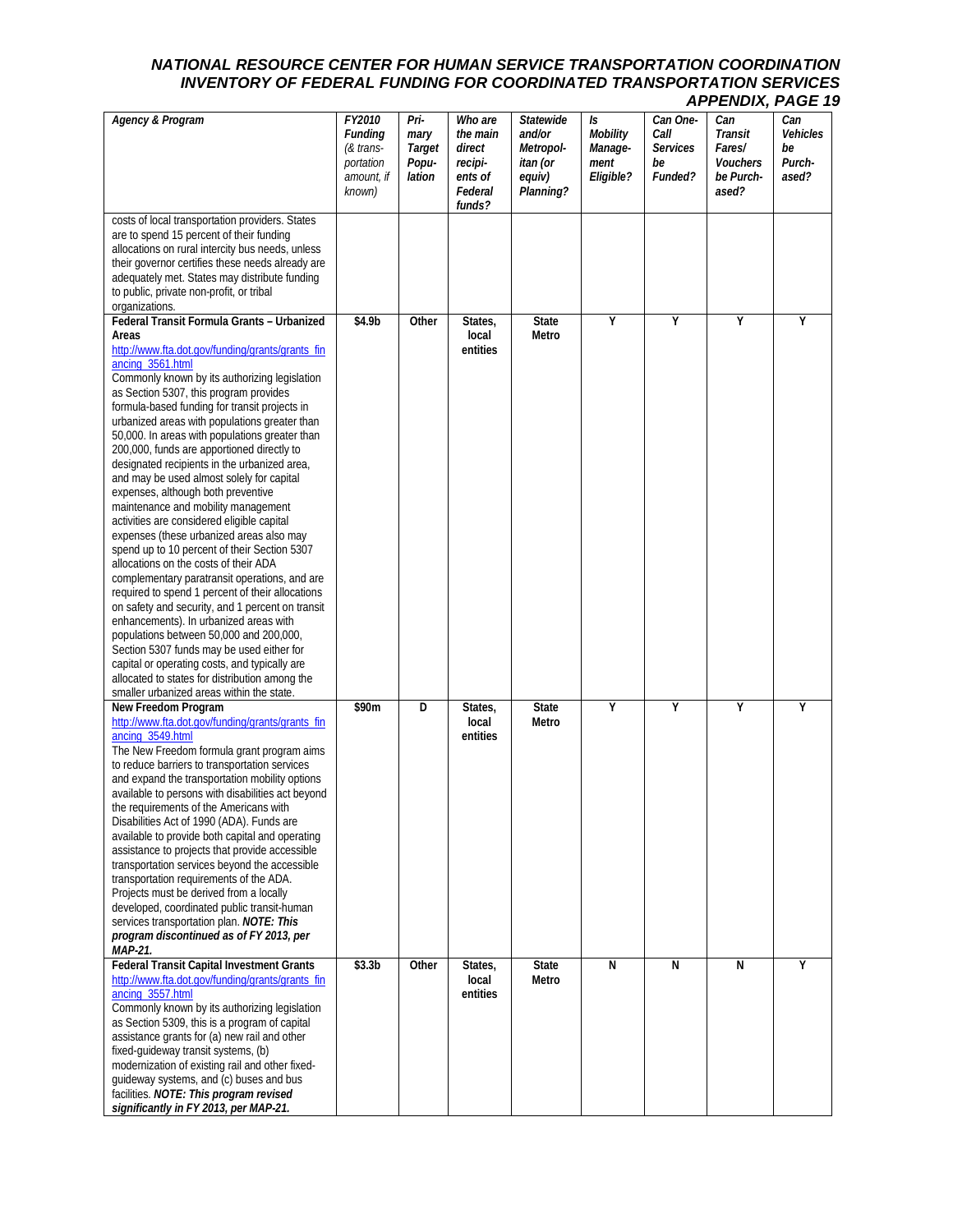| <b>Agency &amp; Program</b>                                                                                                                                                                                                                                                                                                                                                                                                                                                                                                                                                                                                                                                                                                                                                                                                                                                                                                                                                                        | FY2010<br><b>Funding</b><br>(& trans-  | Pri-<br>mary<br>Target | Who are<br>the main<br>direct           | <b>Statewide</b><br>and/or<br>Metropol- | Is<br>Mobility<br>Manage- | Can One-<br>Call<br>Services | Can<br>Transit<br>Fares/       | Can<br><b>Vehicles</b><br>be |
|----------------------------------------------------------------------------------------------------------------------------------------------------------------------------------------------------------------------------------------------------------------------------------------------------------------------------------------------------------------------------------------------------------------------------------------------------------------------------------------------------------------------------------------------------------------------------------------------------------------------------------------------------------------------------------------------------------------------------------------------------------------------------------------------------------------------------------------------------------------------------------------------------------------------------------------------------------------------------------------------------|----------------------------------------|------------------------|-----------------------------------------|-----------------------------------------|---------------------------|------------------------------|--------------------------------|------------------------------|
|                                                                                                                                                                                                                                                                                                                                                                                                                                                                                                                                                                                                                                                                                                                                                                                                                                                                                                                                                                                                    | portation<br>amount, if<br>known)      | Popu-<br>lation        | recipi-<br>ents of<br>Federal<br>funds? | itan (or<br>equiv)<br>Planning?         | ment<br>Eligible?         | be<br>Funded?                | Vouchers<br>be Purch-<br>ased? | Purch-<br>ased?              |
| <b>Federal Highway Administration</b>                                                                                                                                                                                                                                                                                                                                                                                                                                                                                                                                                                                                                                                                                                                                                                                                                                                                                                                                                              |                                        |                        |                                         |                                         |                           |                              |                                |                              |
| <b>Indian Reservation Roads</b><br>http://flh.fhwa.dot.gov/programs/irr/<br>The Indian Reservation Roads Program<br>addresses transportation needs of tribes by<br>providing funds for planning, designing,<br>construction and maintenance activities. These<br>funds may be used for the capital and<br>operating costs of tribal transit programs, as<br>based on plans that assess the condition and<br>relative need of all transportation infrastructure<br>on Indian reservations.                                                                                                                                                                                                                                                                                                                                                                                                                                                                                                          | \$450m                                 | Other                  | <b>Tribes</b>                           | Tribal                                  | N                         | N                            | N                              | Υ                            |
| DEPARTMENT OF VETERANS AFFAIRS                                                                                                                                                                                                                                                                                                                                                                                                                                                                                                                                                                                                                                                                                                                                                                                                                                                                                                                                                                     |                                        |                        |                                         |                                         |                           |                              |                                |                              |
| <b>Veterans Health Administration</b>                                                                                                                                                                                                                                                                                                                                                                                                                                                                                                                                                                                                                                                                                                                                                                                                                                                                                                                                                              |                                        |                        |                                         |                                         |                           |                              |                                |                              |
| <b>Veterans Medical Care Benefits</b><br>http://www.va.gov/health/MedicalCenters.asp<br>Veterans are eligible for a wide range of<br>hospital-based and outpatient medical services.<br>The Dept of Veterans Affairs (VA) will<br>reimburse eligible veterans for some<br>transportation to covered medical care. In<br>addition, many VA Medical Centers work with<br>volunteer networks to provide transportation for<br>veterans seeking health care, and there<br>occasionally are opportunities for transportation<br>providers to contract directly with VA Medical<br>Centers to provide some services. A growing<br>number of VA Medical Centers have<br>transportation mobility managers, and those VA<br>Medical Centers participating in VA's Veterans<br>Transportation Service provide transportation<br>services above and beyond volunteer networks<br>and individual reimbursements. VA also has<br>specific funding opportunities for organizations<br>serving homeless veterans. | \$36.1b<br>Trans-<br>port:<br>\$314.8m | $\mathsf{V}$           | Individ-<br>uals                        | N                                       | N                         | N                            | Υ                              | N                            |
| Homeless Providers Grant and Per Diem<br>Program<br>http://www.va.gov/homeless/qpd.asp<br>This is a program of annual discretionary grants<br>to community agencies that provide services to<br>homeless veterans. The purpose is to promote<br>the development and provision of supportive<br>housing and/or supportive services with the<br>goal of helping veterans achieve residential<br>stability, increase their occupational skills and<br>income, and obtain greater self-determination.                                                                                                                                                                                                                                                                                                                                                                                                                                                                                                  | \$122m<br>Trans-<br>port:<br>\$283K    | v                      | Local<br>entities                       | N                                       | N                         | N                            | N                              | Υ                            |
| <b>Veterans Benefits Administration</b>                                                                                                                                                                                                                                                                                                                                                                                                                                                                                                                                                                                                                                                                                                                                                                                                                                                                                                                                                            |                                        |                        |                                         |                                         |                           |                              |                                |                              |
| Automobiles and Adaptive Equipment<br>http://www.vba.va.gov/VBA/benefits/factsheets/<br>index.asp<br>The Dept of Veterans Affairs (VA) will pay for<br>the acquisition of an accessible personal<br>vehicle, or for the adaptation of a personal<br>vehicle, to accommodate a veteran or service<br>member with certain disabilities that resulted<br>from an injury or disease incurred or<br>aggravated during active military service.                                                                                                                                                                                                                                                                                                                                                                                                                                                                                                                                                          | \$75m                                  | v                      | Individ-<br>uals                        | N                                       | N                         | N                            | N                              | N                            |